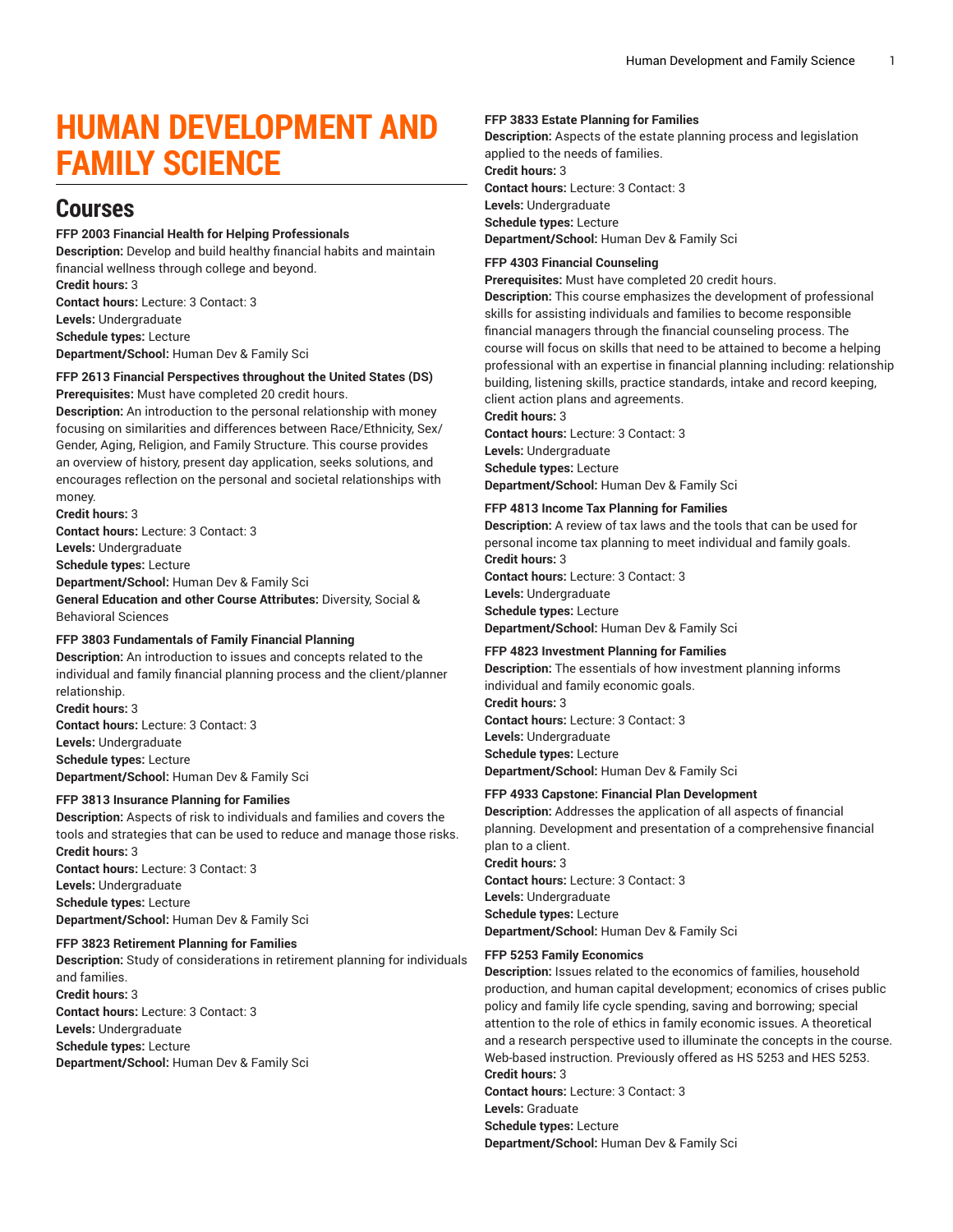### **FFP 5303 Fundamentals of Family Financial Planning**

**Description:** The nature and functioning of financial systems, including currencies, markets, monetary and fiscal policy, and supply and demand for land, labor and capital. Focus on the impact of global financial interdependence on individuals and families in the U.S. Current and emerging issues, as well as current research and theory relative to financial systems. Web-based instruction. Previously offered as HES 5303 and HS 5303.

**Credit hours:** 3 **Contact hours:** Lecture: 3 Contact: 3 **Levels:** Graduate **Schedule types:** Lecture **Department/School:** Human Dev & Family Sci

### **FFP 5333 Theories and Research in Family Financial Planning I**

**Prerequisites:** Admission to the Great Plains IDEA FFP program. **Description:** Introduction of the social science of family finances. Focus on theories of family functioning, microeconomic theory related to family resource allocation decisions, the family as an economic unit, and the interaction of economy and families. Previously offered as HS 5333. Webbased instruction.

**Credit hours:** 3 **Contact hours:** Lecture: 3 Contact: 3 **Levels:** Graduate **Schedule types:** Lecture **Department/School:** Human Dev & Family Sci

### **FFP 5343 Theories and Research in Family Financial Planning II Prerequisites:** Admission to the Great Plains IDEA FFP program and FFP 5333.

**Description:** Microeconomic theory as it relates to family resource allocation decisions, theories of household behavior, the lifecycle hypothesis, behavioral economics, behavioral finance, theories of behavioral change, and psychological theories of family well-being. Focus on empirical research investigating household financial decision-making. Previously offered as HS 5343. Web-based Instruction.

**Credit hours:** 3 **Contact hours:** Lecture: 3 Contact: 3 **Levels:** Graduate **Schedule types:** Lecture **Department/School:** Human Dev & Family Sci

### **FFP 5353 Financial Counseling for Family Financial Planning**

**Description:** Theory and research regarding the interactive process between client and practitioner, including communication techniques, motivation and esteem building, counseling environment, ethics, and data intake, verification, and analysis. Legal issues, compensation, technology to identify resources, information management, and current or emerging issues. Web-based instruction. Previously offered as HES 5353 and HS 5353.

**Credit hours:** 3 **Contact hours:** Lecture: 3 Contact: 3 **Levels:** Graduate **Schedule types:** Lecture **Department/School:** Human Dev & Family Sci

### **FFP 5403 Estate Planning for Families**

**Description:** Fundamentals of estate planning process, estate settlement, estate and gift taxes, property ownership and transfer, and powers of appointment. Tools and techniques in implementing effective estate plan, ethical considerations in providing estate planning services, new and emerging issues in the field. Experience with case studies in developing estate plans for varied family forms. Web-based instruction. Previously offered as HS 5403 and HES 5403.

**Credit hours:** 3 **Contact hours:** Lecture: 3 Contact: 3 **Levels:** Graduate **Schedule types:** Lecture **Department/School:** Human Dev & Family Sci

### **FFP 5453 Retirement Planning, Employee Benefits and the Family**

**Description:** Study of micro and macro considerations for retirement planning. Survey of various types of retirement plans, ethical considerations in providing retirement planning services, assessing and forecasting financial needs in retirement, and integration of retirement plans with government benefits. Web-based instruction. Previously offered as HS 5453 and HES 5453.

**Credit hours:** 3 **Contact hours:** Lecture: 3 Contact: 3 **Levels:** Graduate **Schedule types:** Lecture **Department/School:** Human Dev & Family Sci

### **FFP 5483 Military Family Financial Issues**

**Description:** An overview of topics relevant to the financial planning process, adapting topics to address the unique needs of and resources available to military service members and their families. Topics include status of service member; financial readiness; financial, risk, investment, tax, retirement and estate management; record keeping; cash flow management; credit and debt management; savings; education planning; and special topics. Web based instruction. Previously offered as HS 5483 and HES 5483.

**Credit hours:** 3 **Contact hours:** Lecture: 3 Contact: 3 **Levels:** Graduate **Schedule types:** Lecture **Department/School:** Human Dev & Family Sci

### **FFP 5503 Housing and Real Estate for Family Financial Planning**

**Description:** Overview of the role of housing and real estate in financial planning process from a theoretical perspective. Taxation, legal aspects, mortgages, and financial calculations related to home ownership and real estate investments. New and emerging issues in the context of housing and real estate. Role of ethics in financial planning including housing and real estate. Previously offered as DHM 5503.

**Credit hours:** 3 **Contact hours:** Lecture: 3 Contact: 3 **Levels:** Graduate **Schedule types:** Lecture **Department/School:** Human Dev & Family Sci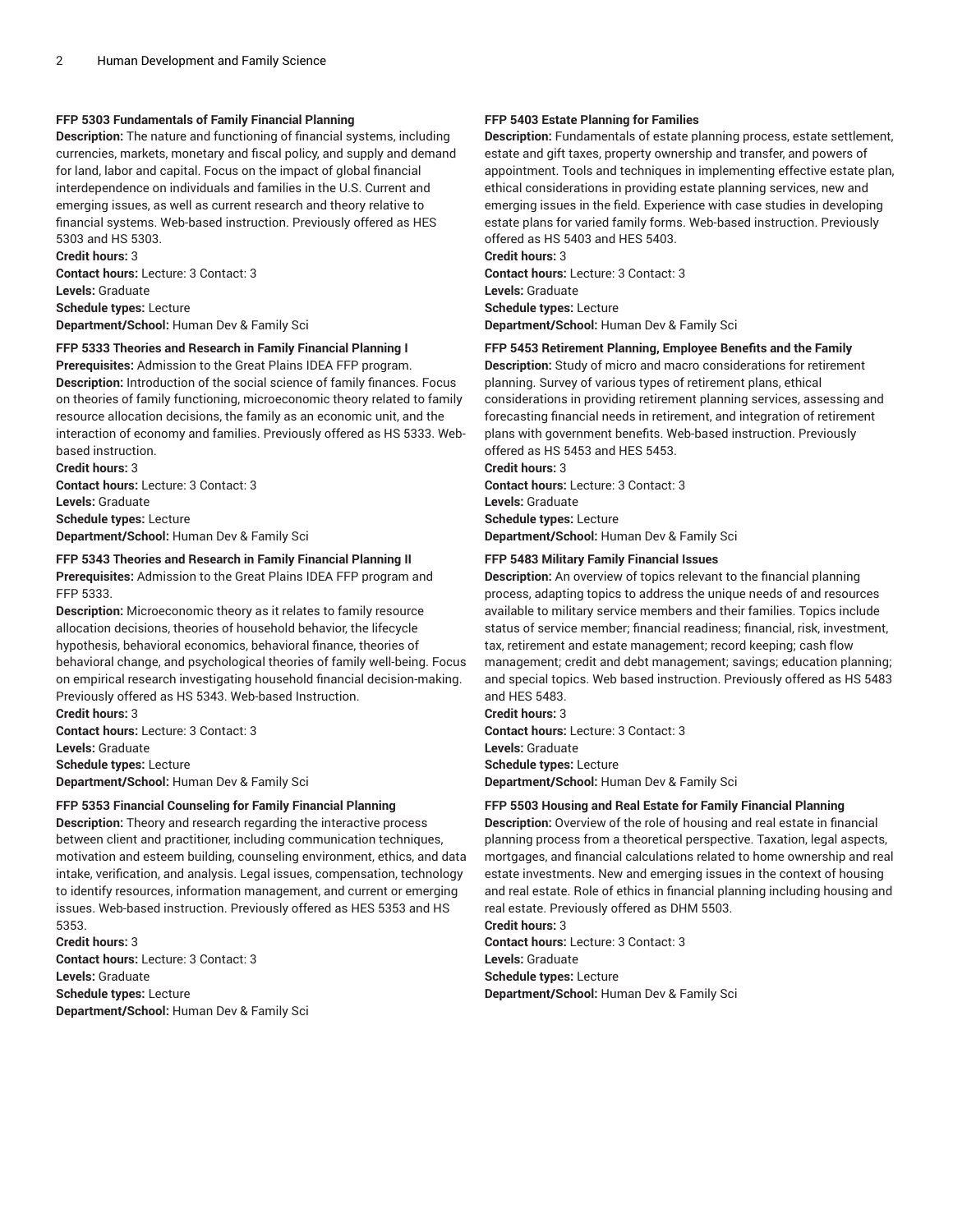### **FFP 5553 Insurance Planning for Families**

**Description:** Study of risk management concepts, tools, and strategies for individuals and families, including life insurance; property and casualty insurance; liability insurance; accident, disability, health, and long-term care insurance; and government-subsidized programs. Current and emerging issues and ethical considerations. Relationships between investment options and employee/employer benefit plan choices. Webbased instruction. Previously offered as HS 5553 and HES 5553. **Credit hours:** 3

**Contact hours:** Lecture: 3 Contact: 3 **Levels:** Graduate **Schedule types:** Lecture **Department/School:** Human Dev & Family Sci

#### **FFP 5603 Investing for the Family's Future**

**Description:** Evaluation of investment markets for the household. Analysis of how families choose where to put their savings. Using the family's overall financial and economic goals to help make informed decisions about which investments to choose. Web-based instruction. Previously offered as HS 5603 and HES 5603.

**Credit hours:** 3 **Contact hours:** Lecture: 3 Contact: 3 **Levels:** Graduate **Schedule types:** Lecture **Department/School:** Human Dev & Family Sci

#### **FFP 5653 Personal Income Tax for Family Financial Planning**

**Description:** Information on income tax practices and procedures including tax regulations, tax return preparation, tax audit processes, appeals process, preparation for an administrative or judicial forum, and ethical considerations of taxation. New, emerging issues related to taxation. Family and individual case studies practice in applying and analyzing tax information and recommending appropriate tax strategies. Web-based instruction. Previously offered as HS 5653 and HES 5653. **Credit hours:** 3

**Contact hours:** Lecture: 3 Contact: 3 **Levels:** Graduate **Schedule types:** Lecture **Department/School:** Human Dev & Family Sci

#### **FFP 5703 Professional Practices in Family Financial Planning**

**Description:** Challenges of managing financial planning practices, including business valuation, personnel, marketing, client services, ethics and technological applications. Relying on theoretical as well as applied approach, analysis of case studies that provide relevant, practical exposure to practice management issues, with strong emphasis on current research findings. Web-based instruction. Previously offered as HS 5703 and HES 5703.

**Credit hours:** 3 **Contact hours:** Lecture: 3 Contact: 3 **Levels:** Graduate **Schedule types:** Lecture **Department/School:** Human Dev & Family Sci

#### **FFP 5803 Case Studies in Family Financial Planning**

**Prerequisites:** FFP 5303 and FFP 5453 and FFP 5553 and FFP 5603 and FFP 5653 or consent of advisor.

**Description:** Professional issues in financial planning, including ethical considerations, regulation and certification requirements, communication skills, and professional responsibility. Utilization of skills obtained in other courses and work experiences in the completion of personal finance case studies, the development of a targeted investment policy, and other related financial planning assignments. Web-based instruction. Previously offered as HS 5803 and HES 5803.

**Credit hours:** 3

**Contact hours:** Lecture: 3 Contact: 3 **Levels:** Graduate **Schedule types:** Lecture **Department/School:** Human Dev & Family Sci

#### **HDFS 1101 Relationships 101**

**Description:** An applied course designed to actively involved students in the exploration of topics which influence the development of positive relationships. Topics include gender differences, relationship principles, family of origin and personal needs. Application to personal and professional settings.

**Credit hours:** 1

**Contact hours:** Lecture: 1 Contact: 1 **Levels:** Undergraduate **Schedule types:** Lecture **Department/School:** Human Dev & Family Sci

### **HDFS 1112 Introduction to Human Development and Family Science**

**Description:** Exploration of the philosophy and practice of human development and family science. Previously offered as FRCD 2613. **Credit hours:** 2 **Contact hours:** Lecture: 2 Contact: 2

**Levels:** Undergraduate **Schedule types:** Lecture

**Department/School:** Human Dev & Family Sci

### **HDFS 2113 Lifespan Human Development (S)**

**Description:** Study of human development within diverse family systems. Taught from a life span perspective. Previously offered as FRCD 2113. **Credit hours:** 3

**Contact hours:** Lecture: 3 Contact: 3

**Levels:** Undergraduate

**Schedule types:** Lecture

**Department/School:** Human Dev & Family Sci

**General Education and other Course Attributes:** Social & Behavioral Sciences

#### **HDFS 2114 Lifespan Human Development: Honors**

**Prerequisites:** Honors students only.

**Description:** Honors course critically examining the study of human development within diverse family systems. Taught from a lifespan perspective.

**Credit hours:** 4

**Contact hours:** Lecture: 4 Contact: 4

**Levels:** Undergraduate

**Schedule types:** Lecture

**Department/School:** Human Dev & Family Sci

**General Education and other Course Attributes:** Honors Credit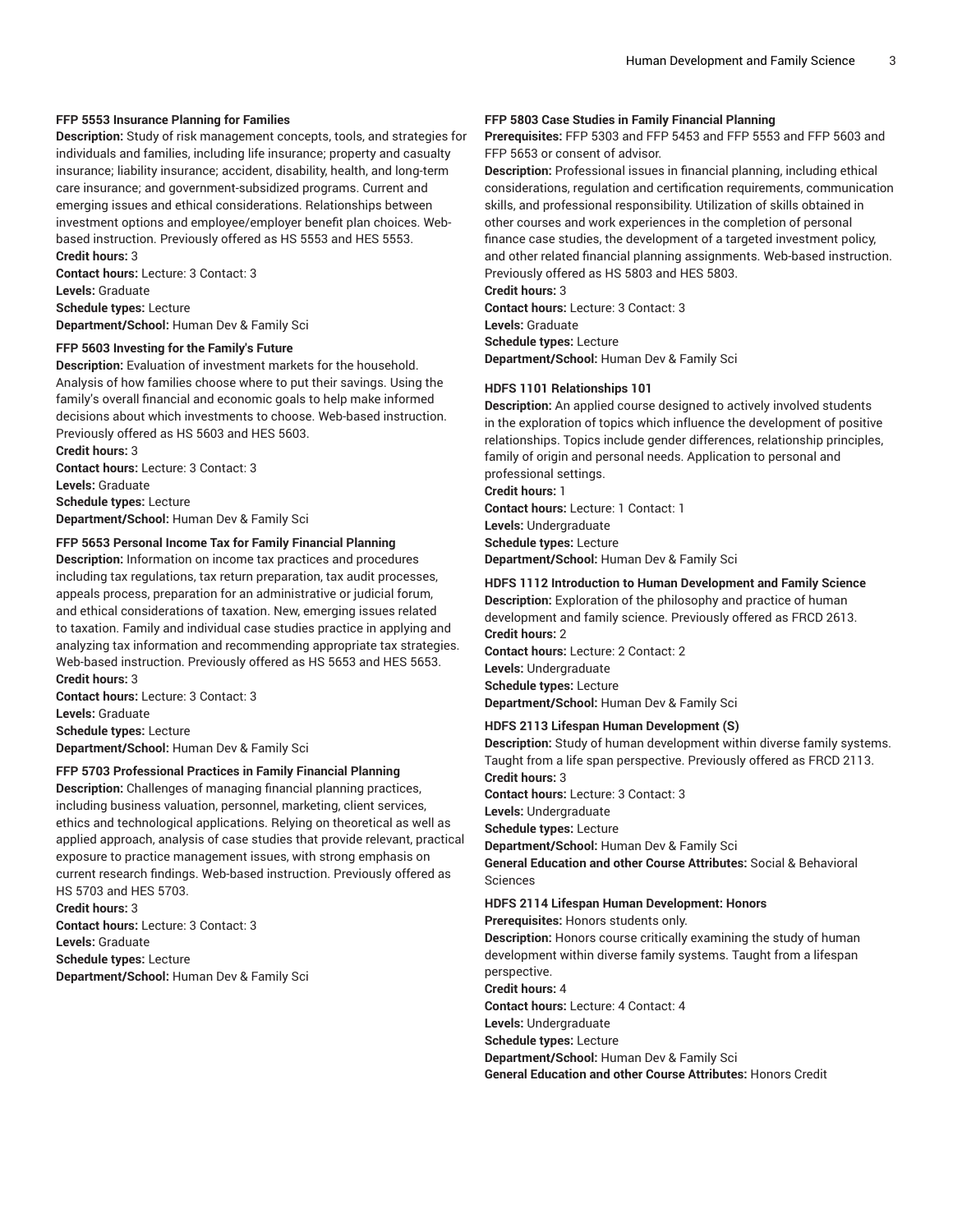### **HDFS 2123 Developmental Disabilities: Issues Across the Lifespan (D) Prerequisites:** HDFS 2113 for HDFS majors; Sophomore standing or above for non-HDFS majors.

**Description:** An introduction to intellectual and developmental disabilities including issues encountered by individuals and families across the lifespan. An overview of history, theory, research, practice and policy. Assumes a basic knowledge of cultural diversity and research methods employed in human development. Field work and engagement with individuals with intellectual disability is an integral component of the course.

**Credit hours:** 3

**Contact hours:** Lecture: 3 Contact: 3 **Levels:** Undergraduate **Schedule types:** Lecture **Department/School:** Human Dev & Family Sci **General Education and other Course Attributes:** Diversity

### **HDFS 2133 Introduction to Aging Services**

**Description:** Introduction to aging programs, services, and community resources to assist older adults and their family members. Additional focus on personal, academic, and professional development in preparation of an aging service career. Community engagement through a service learning project with a local aging service agency or care center. **Credit hours:** 3

**Contact hours:** Lecture: 3 Contact: 3 **Levels:** Undergraduate **Schedule types:** Lecture **Department/School:** Human Dev & Family Sci

### **HDFS 2211 Early Childhood Field Experience I**

**Prerequisites:** Concurrent enrollment in HDFS 2243 and HDFS 3213; Full Admission to Professional Education.

**Description:** Field experience working with children ages birth through age five. Observation of children in classroom contexts; design and implementation of age-appropriate activities with children. **Credit hours:** 1

**Contact hours:** Contact: 1 Other: 1 **Levels:** Undergraduate **Schedule types:** Independent Study **Department/School:** Human Dev & Family Sci

### **HDFS 2213 Human Sexuality and the Family (S)**

**Description:** Sexual development emphasizing personal adjustment and interaction with family and culture. Previously offered as FRCD 2213. **Credit hours:** 3

**Contact hours:** Lecture: 3 Contact: 3

**Levels:** Undergraduate

**Schedule types:** Lecture **Department/School:** Human Dev & Family Sci

**General Education and other Course Attributes:** Social & Behavioral Sciences

## **HDFS 2223 Foundations in Early Childhood Education**

**Prerequisites:** HDFS 2113.

**Description:** Historical background of the profession and its future. Opportunities in early childhood as a professional. Developing an awareness of appropriate contexts for learning through realistic experiences in the early childhood classroom. Professional Education requirements introduced. Previously offered as FRCD 2100. **Credit hours:** 3

**Contact hours:** Lecture: 2 Lab: 3 Contact: 5 **Levels:** Undergraduate

**Schedule types:** Lab, Lecture, Combined lecture and lab **Department/School:** Human Dev & Family Sci

### **HDFS 2233 Development of Creative Expression, Play and Motor Skills in Early Childhood**

**Prerequisites:** For ECE students: concurrent enrollment in HDFS 4313, HDFS 4323, HDFS 4363, and Full Admission to Professional Education. For non-ECE students: HDFS 2113 and consent of instructor.

**Description:** Consideration of appropriate experiences in the areas of play, art, music and motor skills for young children from birth through eight years of age with an emphasis upon such experiences as a curricular base in early educational group settings. Observation and participation experiences with young children. Previously offered as FRCD 3303.

**Credit hours:** 3

**Contact hours:** Lecture: 3 Contact: 3 **Levels:** Undergraduate **Schedule types:** Lecture

**Department/School:** Human Dev & Family Sci

### **HDFS 2243 Infant-Toddler Programming**

**Prerequisites:** For ECE students: concurrent enrollment in HDFS 2211 and HDFS 3213 and Full Admission to Professional Education. For non-ECE students: HDFS 2113 and consent of instructor.

**Description:** Program planning, implementation and evaluation of developmentally appropriate programs for infants and toddlers. Directed observation and participation in infant and toddler programs. Previously offered as FRCD 4463.

**Credit hours:** 3 **Contact hours:** Lecture: 3 Contact: 3 **Levels:** Undergraduate **Schedule types:** Lecture **Department/School:** Human Dev & Family Sci

### **HDFS 2433 Relationship Development and Marriage (S)**

**Description:** Theory and research on the formation and development of interpersonal relationships from dating through courtship and marriage. Previously offered as HDFS 3433, HDFS 3143, FRCD 3433, and HIDC 3433.

**Credit hours:** 3

**Contact hours:** Lecture: 3 Contact: 3

**Levels:** Undergraduate

**Schedule types:** Lecture

**Department/School:** Human Dev & Family Sci

**General Education and other Course Attributes:** Social & Behavioral Sciences

### **HDFS 2453 Management of Human Service Programs**

**Description:** Designing and managing human service programs: planning, needs assessment, program hypothesis, grant writing, developing human resources, budget management, monitoring and evaluation. Emphasis on accountability. Previously offered as HDFS 3453.

**Credit hours:** 3 **Contact hours:** Lecture: 3 Contact: 3 **Levels:** Undergraduate

**Schedule types:** Lecture **Department/School:** Human Dev & Family Sci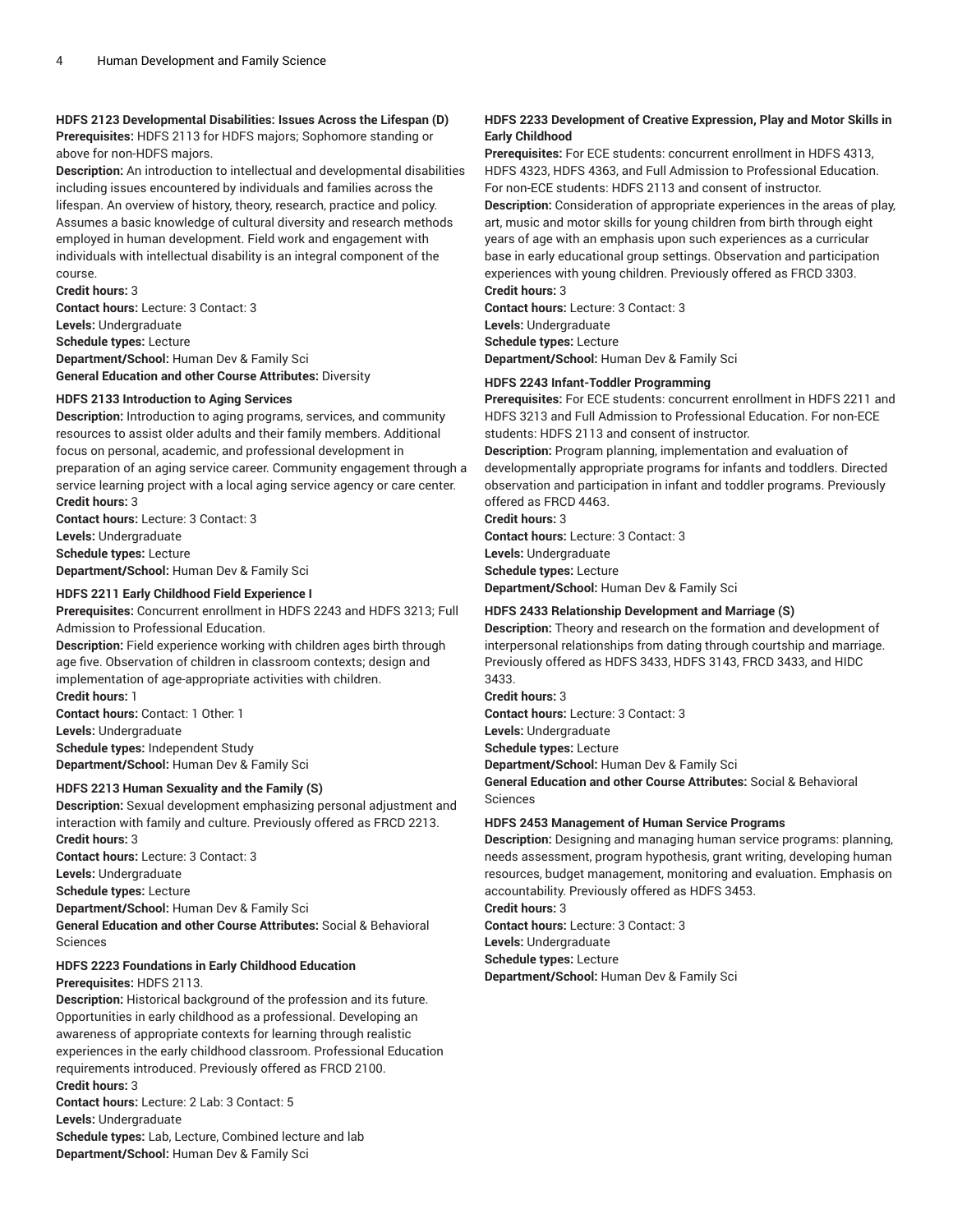### **HDFS 2523 Professional Skills in Human Services**

**Description:** Development of professional skills transferable across human services. Including, but not limited to leadership, professional communication, information management, partnership development, networking, advocacy, and professional ethics. Previously offered as HDFS 3523.

**Credit hours:** 3

**Contact hours:** Lecture: 3 Contact: 3 **Levels:** Undergraduate **Schedule types:** Lecture **Department/School:** Human Dev & Family Sci

#### **HDFS 2850 Special Unit Courses in HDFS**

**Description:** Various units taught by specialists in Human Development and Family Science. Offered for variable credit, 1-6 credit hours, maximum of 6 credit hours.

**Credit hours:** 1-6

**Contact hours:** Contact: 1-6 Other: 1-6 **Levels:** Undergraduate **Schedule types:** Independent Study **Department/School:** Human Dev & Family Sci

#### **HDFS 3021 Topics in Early Childhood Education**

**Description:** Current selected problems or topics in early childhood education which influence individual and family risk and resiliency, including NCLB, current legislative issues, policy issues and other topics that are of interest and importance to students enrolled during the semester.

**Credit hours:** 1

**Contact hours:** Lecture: 1 Contact: 1 **Levels:** Undergraduate **Schedule types:** Lecture **Department/School:** Human Dev & Family Sci

#### **HDFS 3023 Child Development - Birth to 3**

**Prerequisites:** Admission to Great Plains IDEA Early Childhood Noncertification program and HDFS 2113.

**Description:** Major theories and research on development from birth to age 3 including growth patterns, influences of disabilities and risk factors, environmental factors and their effects on attachment styles, language acquisition, brain development, cognitive development, socialemotional development, and perceptual and sensory motor skills. Webbased instruction.

**Credit hours:** 3

**Contact hours:** Lecture: 3 Contact: 3 **Levels:** Undergraduate **Schedule types:** Lecture

**Department/School:** Human Dev & Family Sci

### **HDFS 3024 Literacy Assessment and Instruction in Early Childhood Education**

**Prerequisites:** Concurrent enrollment in HDFS 3103 and HDFS 3202 and HDFS 3223 and HDFS 3233; Full Admission to Professional Education. **Description:** Developmentally appropriate assessment and instructional practices to meet language and literacy needs of children, age birth to 8 years. Based on a constructivist framework, formal and informal assessments will be used to inform classroom practices. Assessments consistent with SBRR, NAEYC and IRA guidelines, with a focus on performance, observation, and interviews will address literacy needs of diverse learners in the context of an EC classroom practicum. **Credit hours:** 4

**Contact hours:** Lecture: 4 Contact: 4 **Levels:** Undergraduate **Schedule types:** Lecture **Department/School:** Human Dev & Family Sci

#### **HDFS 3033 Child Development - 4 to 8**

**Prerequisites:** Admission to Great Plains IDEA Early Childhood Noncertification program and HDFS 2113.

**Description:** Physical, cognitive, social/emotional and personality growth and development during early childhood. Major theories of development and current research and ideas in conjunction with historical approaches to examining growth and development in ages 4-8. Web-based instruction.

**Credit hours:** 3 **Contact hours:** Lecture: 3 Contact: 3

**Levels:** Undergraduate

**Schedule types:** Lecture **Department/School:** Human Dev & Family Sci

### **HDFS 3043 Professional Development for Early Childhood Educators**

**Prerequisites:** Admission to Great Plains IDEA Early Childhood Noncertification program and HDFS 2113.

**Description:** The role of a professional as a teacher, administrator or advocate in early childhood programming. Professionalism and ethics, identifying child abuse, and applying universal precautions. Discussion of qualities of the early childhood educator role, program models, and working with children and professional colleagues. Web-based instruction.

**Credit hours:** 3

**Contact hours:** Lecture: 3 Contact: 3 **Levels:** Undergraduate **Schedule types:** Lecture **Department/School:** Human Dev & Family Sci

#### **HDFS 3053 Child Guidance and Classroom Environments**

**Prerequisites:** Admission to Great Plains IDEA Early Childhood Noncertification program and HDFS 2113.

**Description:** Developmentally appropriate practice in child guidance through review of current guidance methods and programs to familiarize students with successful guidance techniques. Students will develop their own approach to guidance based upon practices best suited to their own unique skills and strengths. Web-based instruction. **Credit hours:** 3

**Contact hours:** Lecture: 3 Contact: 3

**Levels:** Undergraduate

**Schedule types:** Lecture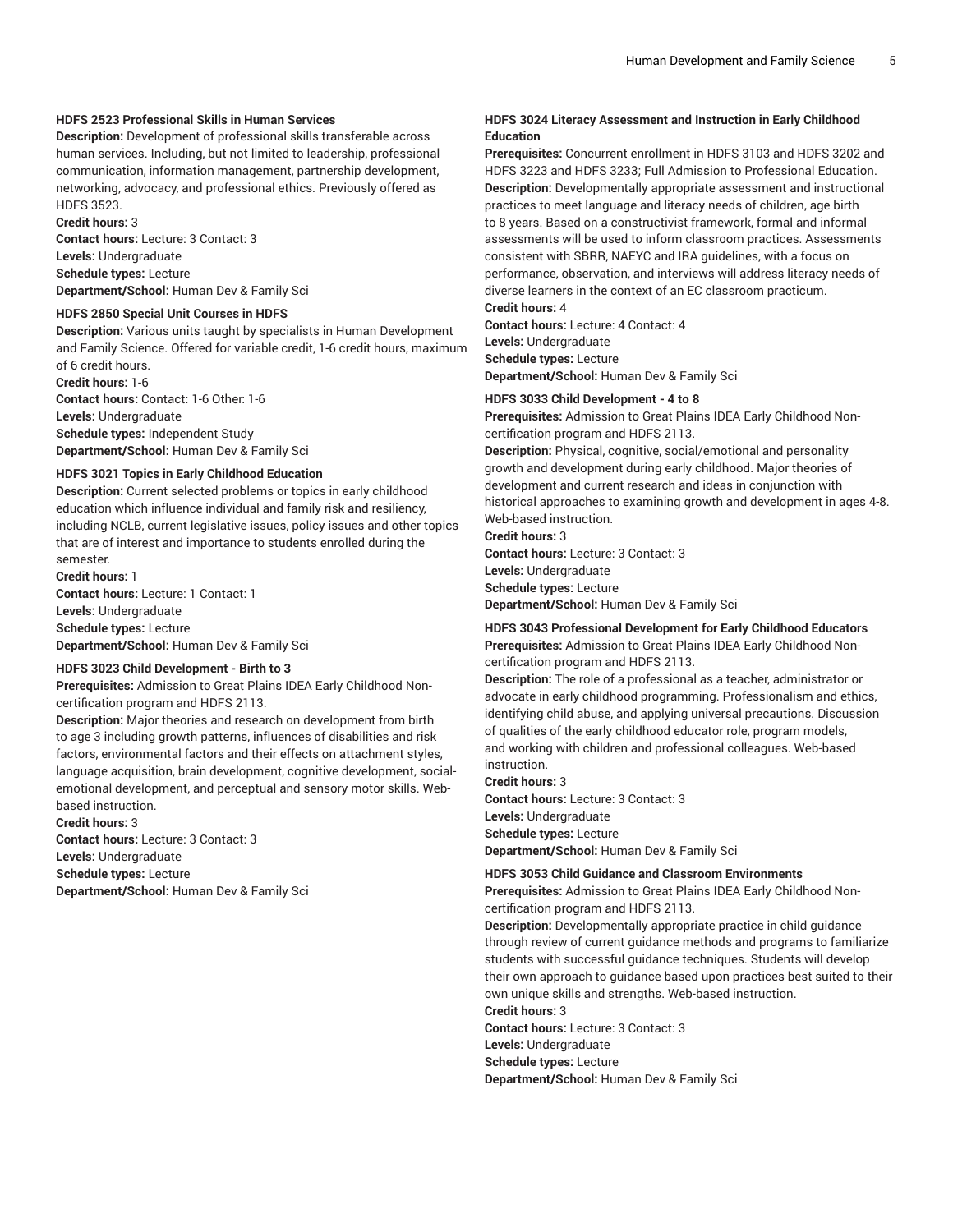### **HDFS 3063 Health, Safety And Nutrition**

**Prerequisites:** Admission to Great Plains IDEA Early Childhood Noncertification program and HDFS 2113.

**Description:** Planning, promoting and maintaining healthy and safe learning/care environments, understanding childhood illnesses and establishing healthy lifestyles, first aid, and maintaining care provider's own health. Maintaining safe relationships with others, including identifying and reporting abuse, neglect, and exploitation of children. Exploration of nutrients for life and feeding, food preparation and safety policies and guidelines, food allergies and intolerances, appropriate feeding practices. Web-based instruction.

**Credit hours:** 3 **Contact hours:** Lecture: 3 Contact: 3 **Levels:** Undergraduate **Schedule types:** Lecture **Department/School:** Human Dev & Family Sci

#### **HDFS 3103 Social Development and Social Studies in Early Childhood**

**Prerequisites:** Concurrent enrollment in HDFS 3024 and HDFS 3202 and HDFS 3223 and HDFS 3233; Full Admission to Professional Education. **Description:** Developmentally appropriate social studies curriculum and instruction for young children; content selection, lesson planning, teaching methods, materials and evaluation strategies. **Credit hours:** 3

**Contact hours:** Lecture: 3 Contact: 3 **Levels:** Undergraduate **Schedule types:** Lecture **Department/School:** Human Dev & Family Sci

### **HDFS 3122 Introduction to Human Development and Family Sciences for Transfer Students**

**Description:** Facilitation for students transferring from other majors or institutions of higher education to the Department of Human Development and Family Science. An exploration of the philosophy, research applications, services, careers, and options within the field of Human Development and Family Science. May not be used for degree credit with HDFS 1112.

**Credit hours:** 2 **Contact hours:** Lecture: 2 Contact: 2 **Levels:** Undergraduate **Schedule types:** Lecture **Department/School:** Human Dev & Family Sci

### **HDFS 3123 Parenting (S)**

**Prerequisites:** HDFS 2113 or other life-span development course. **Description:** Examination of the fundamental issues and special topics in parent child relationships across the life span. Current theory and empirical research in multiple contexts of family, school and community. Previously offered as FRCD 3023.

**Credit hours:** 3

**Contact hours:** Lecture: 3 Contact: 3

**Levels:** Undergraduate

**Schedule types:** Lecture

**Department/School:** Human Dev & Family Sci

**General Education and other Course Attributes:** Social & Behavioral Sciences

### **HDFS 3202 Early Childhood Field Experience II**

**Prerequisites:** Concurrent enrollment in HDFS 3024 and HDFS 3103 and HDFS 3223 and HDFS 3233; Full Admission to Professional Education. **Description:** Field experiences in classroom setting working with children in PreK through 3rd grade. Reflective decision making that incorporates the major content area concepts and skills involved in organizing, planning, and developing instruction in early childhood classrooms. Previously offered as HDFS 3201. **Credit hours:** 2

**Contact hours:** Contact: 2 Other: 2 **Levels:** Undergraduate **Schedule types:** Independent Study **Department/School:** Human Dev & Family Sci

### **HDFS 3203 Children's Play: A World Perspective (I)**

**Description:** An examination of children's play in contemporary international cultures. Play in children from birth through late childhood will be reviewed; social and cognitive outcomes will be analyzed as related to complex, modern world systems. **Credit hours:** 3 **Contact hours:** Lecture: 3 Contact: 3 **Levels:** Undergraduate

**Schedule types:** Lecture

**Department/School:** Human Dev & Family Sci

**General Education and other Course Attributes:** International Dimension

### **HDFS 3213 Literacy Development in Early Childhood Education**

**Prerequisites:** Concurrent enrollment in HDFS 2211 and HDFS 2243 and Full Admission to Professional Education.

**Description:** Theoretical and research-based rationale for integrated language arts and an interdisciplinary approach to literacy addressing writing, reading, and oral language development for children birth through age eight. Use of children's literature. Previously offered as FRCD 3403. **Credit hours:** 3

**Contact hours:** Lecture: 3 Contact: 3 **Levels:** Undergraduate **Schedule types:** Lecture **Department/School:** Human Dev & Family Sci

### **HDFS 3223 Mathematics and Science in Early Childhood**

**Prerequisites:** Concurrent enrollment in HDFS 3024 and HDFS 3202 and HDFS 3103 and HDFS 3233; Full Admission to Professional Education. **Description:** Developmentally appropriate mathematics and science curriculum and instruction for young children; content selection, lesson planning, teaching methods, materials, and assessment strategies. **Credit hours:** 3

**Contact hours:** Lecture: 3 Contact: 3 **Levels:** Undergraduate **Schedule types:** Lecture **Department/School:** Human Dev & Family Sci

#### **HDFS 3233 Guidance and Classroom Management in Programs for Young Children**

**Prerequisites:** Concurrent enrollment in HDFS 3024 and HDFS 3202 and HDFS 3103 and HDFS 3223; Full Admission to Professional Education. **Description:** Examination of early childhood classroom management and guidance models and practices, including relevant theories, influential research, and developmentally appropriate guidance strategies that facilitate the development of prosocial behaviors. **Credit hours:** 3

**Contact hours:** Lecture: 3 Contact: 3

**Levels:** Undergraduate

**Schedule types:** Lecture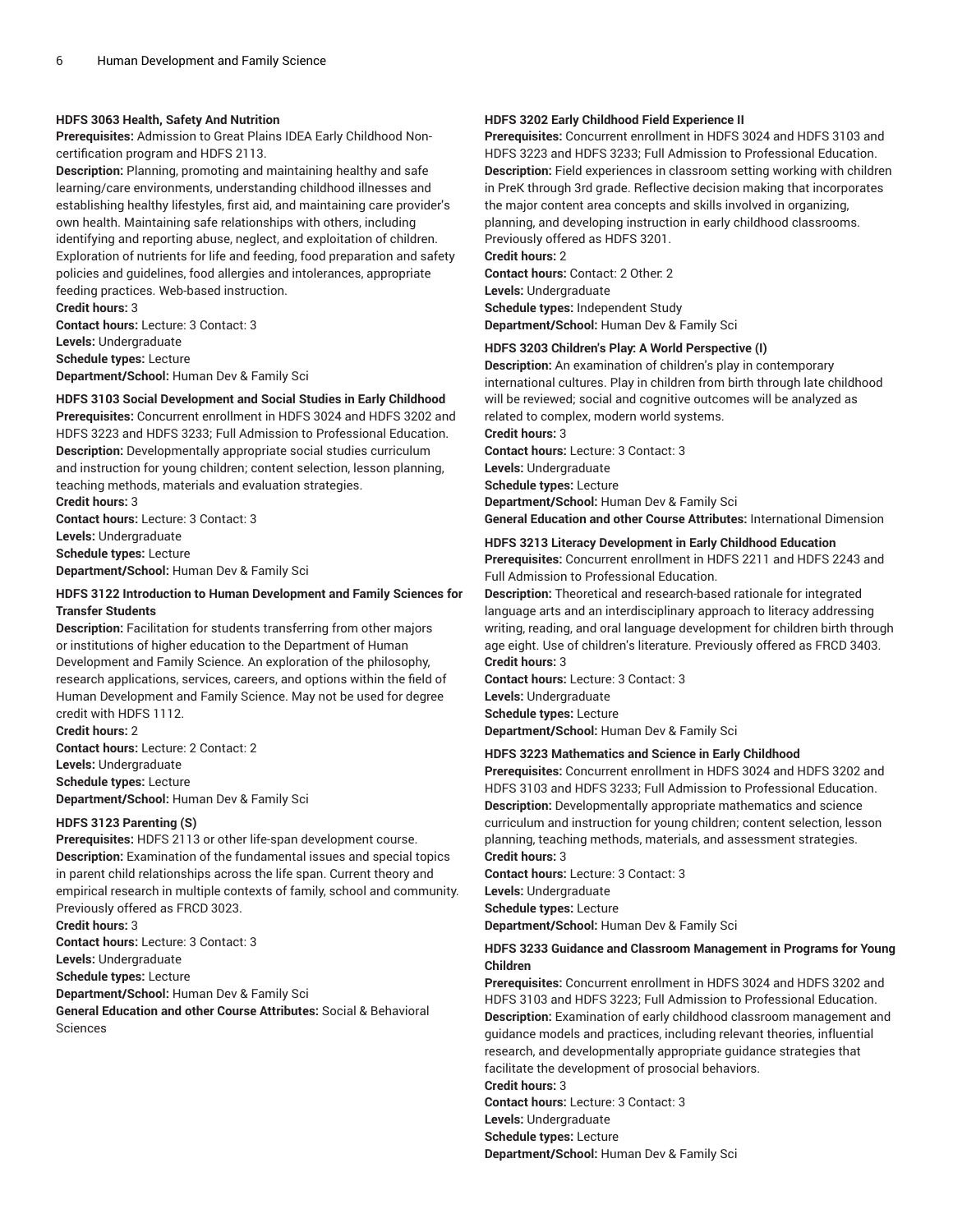#### **HDFS 3263 Curriculum Development for Children Ages Birth to 3**

**Prerequisites:** Admission to Great Plains IDEA Early Childhood Noncertification program and HDFS 3023, HDFS 3033, HDFS 3043, HDFS 3053, HDFS 3063.

**Description:** Learn and utilize assessment and documentation to inform curriculum, plan and evaluate developmentally appropriate activities, and learn effective ways to share curriculum information with families for children ages 0-3. Developmental domains and content areas; issues related to diversity in family composition, culture, and individual abilities will also be addressed. Web-based instruction.

**Credit hours:** 3 **Contact hours:** Lecture: 3 Contact: 3 **Levels:** Undergraduate **Schedule types:** Lecture **Department/School:** Human Dev & Family Sci

### **HDFS 3273 Curriculum Development for Children Ages 4-8**

**Prerequisites:** Admission to Great Plains IDEA Early Childhood Noncertification program and HDFS 3023, HDFS 3033, HDFS 3043.

**Description:** Learn and utilize assessment and documentation to inform curriculum, plan and evaluate developmentally appropriate activities, and learn about effective ways to share curriculum information with families for children ages 4-8. Developmental domains and content areas; issues related to diversity in family composition, culture, and individual abilities will also be addressed. Web-based instruction.

**Credit hours:** 3

**Contact hours:** Lecture: 3 Contact: 3

**Levels:** Undergraduate

**Schedule types:** Lecture

**Department/School:** Human Dev & Family Sci

#### **HDFS 3283 Assessing Young Children and their Environments to Enhance Development**

**Prerequisites:** Admission to Great Plains IDEA Early Childhood Noncertification program and HDFS 3023, HDFS 3033, HDFS 3043, HDFS 3053, HDFS 3063.

**Description:** Select, evaluate, and use appropriate assessment tools for children birth to age 8 using assessment data to inform decisions about teaching (environments and practice) and intervention. Emphasis on the ethical use of assessments, validity of assessments, multicultural sensitivity, and assessments for children with special needs. Web-based instruction.

**Credit hours:** 3 **Contact hours:** Lecture: 3 Contact: 3 **Levels:** Undergraduate **Schedule types:** Lecture **Department/School:** Human Dev & Family Sci

#### **HDFS 3293 Understanding and Adapting for Developmental Differences**

**Prerequisites:** Admission to Great Plains IDEA Early Childhood Noncertification program and HDFS 3023, HDFS 3033, HDFS 3043, HDFS 3053, HDFS 3063.

**Description:** Knowledge of disability conditions, assessment and identification, interventions in inclusive environments, and collaborations among family members and service providers. Web-based instruction. **Credit hours:** 3

**Contact hours:** Lecture: 3 Contact: 3 **Levels:** Undergraduate **Schedule types:** Lecture **Department/School:** Human Dev & Family Sci

### **HDFS 3303 Administration and Supervision in Early Childhood Settings**

**Prerequisites:** Admission to Great Plains IDEA Early Childhood Noncertification program and HDFS 2113.

**Description:** Exploration of issues surrounding the administration of early childhood programs including identification of community needs, analysis of business opportunities, evaluation and appropriate use of space and quality programming, consideration of policy and legal responsibilities, and professionalism in the field. Best practices in staff selection, training, coaching and supervision. Web based instruction. **Credit hours:** 3

**Contact hours:** Lecture: 3 Contact: 3 **Levels:** Undergraduate **Schedule types:** Lecture **Department/School:** Human Dev & Family Sci

#### **HDFS 3313 Technology And Young Children**

**Prerequisites:** Admission to Great Plains IDEA Early Childhood Noncertification program and HDFS 2113.

**Description:** Electronic technology's impact on the development of young children in educational, home, and community environments and how it can be used in early childhood classrooms to enhance teaching and learning. Students will be critical thinkers and informed consumers of technology related to young children. Web-based instruction.

**Credit hours:** 3

**Contact hours:** Lecture: 3 Contact: 3 **Levels:** Undergraduate **Schedule types:** Lecture

**Department/School:** Human Dev & Family Sci

### **HDFS 3323 Diversity in the Lives of Young Children and Families**

**Prerequisites:** Admission to Great Plains IDEA Early Childhood Noncertification program; SOC 1113; PSYC 1113; and HDFS 2113 or equivalents.

**Description:** Exploration of cultural diversity in daily life and beliefs in families with young children. The focus is on U.S. families, with attention to the multiple cultures from which they come. Web-based instruction.

**Credit hours:** 3

**Contact hours:** Lecture: 3 Contact: 3 **Levels:** Undergraduate **Schedule types:** Lecture **Department/School:** Human Dev & Family Sci

### **HDFS 3333 Working with Families**

**Prerequisites:** Admission to Great Plains IDEA Early Childhood Noncertification program and HDFS 2113.

**Description:** Application of an ecological model to the understanding of variation in parental roles, perspectives, relationships, approaches, and challenges. Web-based instruction.

**Credit hours:** 3

**Contact hours:** Lecture: 3 Contact: 3

**Levels:** Undergraduate

**Schedule types:** Lecture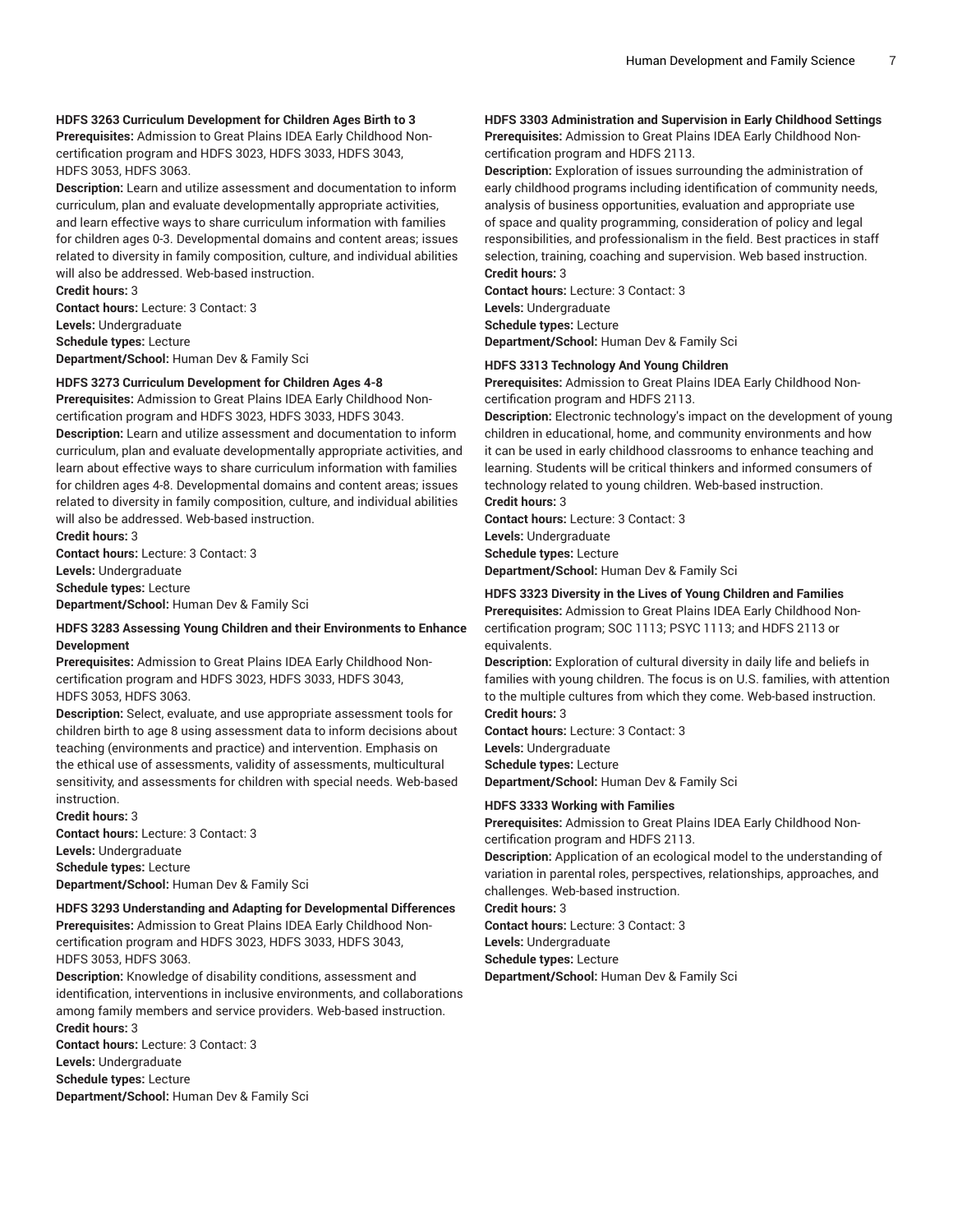### **HDFS 3413 Infant and Child Development**

### **Prerequisites:** HDFS 2113.

**Description:** Examination of continuity and change in physical, cognitive/ language, and socioemotional development from the prenatal period through early middle childhood (age nine). Diverse contexts, directed observation of infants and children. Previously offered as FRCD 3413. **Credit hours:** 3

**Contact hours:** Lecture: 3 Contact: 3 **Levels:** Undergraduate **Schedule types:** Lecture **Department/School:** Human Dev & Family Sci

### **HDFS 3423 Adolescent Development in Family Contexts (S)**

**Prerequisites:** HDFS 2113.

**Description:** Development of the adolescent physically, socially, intellectually and emotionally with emphasis on the search for identity, sexuality, vocational choice and interpersonal relations. Observation of adolescents. Previously offered as FRCD 3333.

**Credit hours:** 3

**Contact hours:** Lecture: 3 Contact: 3

**Levels:** Undergraduate **Schedule types:** Lecture

**Department/School:** Human Dev & Family Sci

**General Education and other Course Attributes:** Social & Behavioral Sciences

### **HDFS 3443 Family Dynamics**

#### **Prerequisites:** HDFS 2113.

**Description:** Applying family theories and current research to the examination of dynamics of diverse families across the life course and within the social context. Previously offered as FRCD 3753. **Credit hours:** 3

**Contact hours:** Lecture: 3 Contact: 3 **Levels:** Undergraduate **Schedule types:** Lecture **Department/School:** Human Dev & Family Sci

### **HDFS 3513 Research Methods in Human Development and Family Science**

**Prerequisites:** "C" or better in STAT 2013 or STAT 2023 or STAT 2053. **Description:** Examination of fundamentals of scientific method as applied to research in human development and family science. Research design, sampling, and measurement. Analytical, evaluative, and interpretive skills needed to understand the professional research literature. Application of statistical analysis to research in human development and family science.

**Credit hours:** 3 **Contact hours:** Lecture: 3 Contact: 3

**Levels:** Undergraduate

**Schedule types:** Lecture

**Department/School:** Human Dev & Family Sci

### **HDFS 3603 Family and Consumer Sciences Classroom Management and Educational Foundations**

**Prerequisites:** Completion of 21 COHS credit hours.

**Description:** Emphasis on the principles and practices of effective classroom management needed in contemporary FCS programs by Cooperative Extension Service educators and public school teachers; observation hours required. Historical and contemporary influences on the development and mission of Family and Consumer Sciences Education.

**Credit hours:** 3

**Contact hours:** Lecture: 3 Contact: 3

**Levels:** Undergraduate

**Schedule types:** Lecture

**Department/School:** Human Dev & Family Sci

### **HDFS 3623 Field Experiences in Family and Consumer Sciences Education**

**Prerequisites:** HDFS 3603.

**Description:** Supervised Family and Consumer Sciences Education field experiences specific to Cooperative Extension Service and public schools. A minimum of 60 observation hours are required.

**Credit hours:** 3

**Contact hours:** Lecture: 2 Contact: 3 Other: 1

**Levels:** Undergraduate

**Schedule types:** Independent Study, Lecture, Combined lecture & IS **Department/School:** Human Dev & Family Sci

### **HDFS 3813 Technology of Aging**

**Description:** Inquiry of the intersection between technology and human aging. Consideration of emerging smart assistive technologies that facilitate family caregiving and aging-in-place. Additional insight into artificially intelligent monitoring of physical, mental, and social well-being in old age.

**Credit hours:** 3 **Contact hours:** Lecture: 3 Contact: 3 **Levels:** Undergraduate **Schedule types:** Lecture **Department/School:** Human Dev & Family Sci

### **HDFS 4000 Senior Thesis**

**Prerequisites:** Consent of instructor.

**Description:** Supervised research for the bachelor's degree. Previously offered as FRCD 4000. Offered for variable credit, 1-6 credit hours, maximum of 6 credit hours. **Credit hours:** 1-6 **Contact hours:** Contact: 1-6 Other: 1-6

**Levels:** Undergraduate **Schedule types:** Independent Study **Department/School:** Human Dev & Family Sci

### **HDFS 4013 Practicum I in Early Childhood**

**Prerequisites:** Admission to Great Plains IDEA Early Childhood Noncertification program and HDFS 3023, HDFS 3033, HDFS 3043, HDFS 3053, HDFS 3063.

**Description:** Guided learning experience in a professional agency that provides services to children and families. Learning experiences and projects will provide teacher candidates the opportunity to utilize and implement theories and practices learned in other ECE classes. Webbased instruction.

**Credit hours:** 3

**Contact hours:** Lecture: 3 Contact: 3

**Levels:** Undergraduate

**Schedule types:** Lecture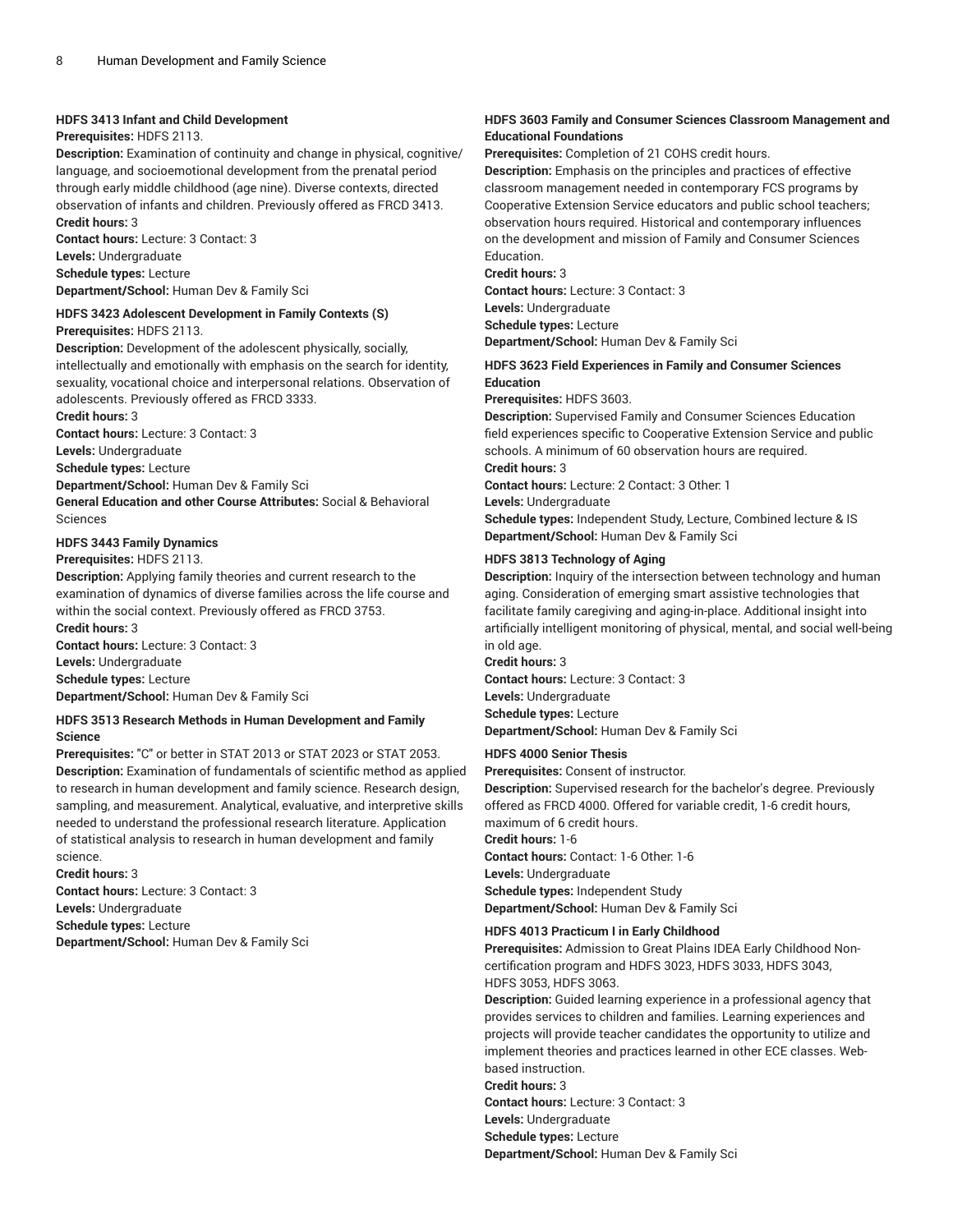### **HDFS 4023 Practicum II in Early Childhood**

**Prerequisites:** Admission to Great Plains IDEA Early Childhood Noncertification program and HDFS 3023, HDFS 3033, HDFS 3043, HDFS 3053, HDFS 3063, HDFS 4013.

**Description:** Guided learning experience in a professional agency that provides services to children and families. Learning experiences and projects will provide teacher candidates the opportunity to utilize and implement theories and practices learned in other ECE classes. Webbased instruction.

**Credit hours:** 3 **Contact hours:** Lecture: 3 Contact: 3

**Levels:** Undergraduate **Schedule types:** Lecture **Department/School:** Human Dev & Family Sci

#### **HDFS 4036 Practicum III in Early Childhood**

**Prerequisites:** Admission to Great Plains IDEA Early Childhood Noncertification program and HDFS 3273, HDFS 3283, HDFS 3293, HDFS 3303, HDFS 3313, HDFS 3323, HDFS 3333, and HDFS 4013. **Description:** 15 week experience of practical application of developmentally appropriate early childhood teaching techniques and skills, actual teaching experience and developmental feedback. Observation and evaluation of classroom experiences, environmental design, classroom management, and parent communication. Web-based instruction. Previously offered as HDFS 4033.

**Credit hours:** 6 **Contact hours:** Lecture: 6 Contact: 6 **Levels:** Undergraduate **Schedule types:** Lecture **Department/School:** Human Dev & Family Sci

#### **HDFS 4313 Early Childhood Field Experience III**

**Prerequisites:** Concurrent enrollment in HDFS 2233 and HDFS 4323 and HDFS 4363; Full Admission to Professional Education.

**Description:** Field experience in PreK through 3rd grade setting. Develop philosophical perspectives of teaching, consider effective familyteacher relationships, and connect with the wider community as a resource context for teaching and learning. Plan and teach an integrated curriculum unit. Graded on a pass-fail basis.

**Credit hours:** 3

**Contact hours:** Contact: 3 Other: 3 **Levels:** Undergraduate

**Schedule types:** Independent Study **Department/School:** Human Dev & Family Sci

#### **HDFS 4323 Family, School, and Community**

**Prerequisites:** Concurrent enrollment in HDFS 2233 and HDFS 4313 and HDFS 4363; Full Admission to Professional Education. **Description:** Examination of family theories, family relationships with schools and communities, and implications for early childhood practice. **Credit hours:** 3 **Contact hours:** Lecture: 3 Contact: 3 **Levels:** Undergraduate **Schedule types:** Lecture

**Department/School:** Human Dev & Family Sci

### **HDFS 4333 Early Childhood Capstone**

**Prerequisites:** Concurrent enrollment in HDFS 4339 and full admission to Professional Education.

**Description:** Examination of the role of the early childhood professional in broader society contexts such as policy, advocacy, research and funding. Previously offered as FRCD 4523.

**Credit hours:** 3

**Contact hours:** Lecture: 3 Contact: 3 **Levels:** Undergraduate **Schedule types:** Lecture **Department/School:** Human Dev & Family Sci

#### **HDFS 4339 Student Teaching in Early Childhood Education**

**Prerequisites:** Concurrent enrollment in HDFS 4333, and full admission to Professional Education.

**Description:** A prekindergarten through grade three classroom teaching experience under the direction of a certified early childhood teacher and an early childhood education faculty member. Previously offered as HDFS 4226.

**Credit hours:** 9 **Contact hours:** Contact: 9 Other: 9 **Levels:** Undergraduate **Schedule types:** Independent Study **Department/School:** Human Dev & Family Sci

#### **HDFS 4363 Integrated Curriculum in Early Childhood Education**

**Prerequisites:** Concurrent enrollment in HDFS 2233 and HDFS 4313 and HDFS 4323; Full Admission to Professional Education.

**Description:** Develop a conceptual and applied understanding of early childhood curriculum, with an emphasis on integration across subject matter areas, differentiation, and assessment-informed instruction. Plan and implement an integrated curriculum unit. Previously offered as HDFS 3243.

**Credit hours:** 3 **Contact hours:** Lecture: 3 Contact: 3 **Levels:** Undergraduate **Schedule types:** Lecture **Department/School:** Human Dev & Family Sci

#### **HDFS 4373 Early Childhood Health & Well-Being**

**Prerequisites:** HDFS 2113.

**Description:** Examination of issues in early childhood health and wellbeing, including physical health; infant and early childhood mental health; nutrition, exercise, and childhood obesity; safety; resilience; and exposure to biological and psychosocial risks that impact health. Exploration of policies and programs related to children's health and well-being, as well as identification of practical implications for promoting children's health and well-being.

**Credit hours:** 3 **Contact hours:** Lecture: 3 Contact: 3 **Levels:** Undergraduate **Schedule types:** Lecture **Department/School:** Human Dev & Family Sci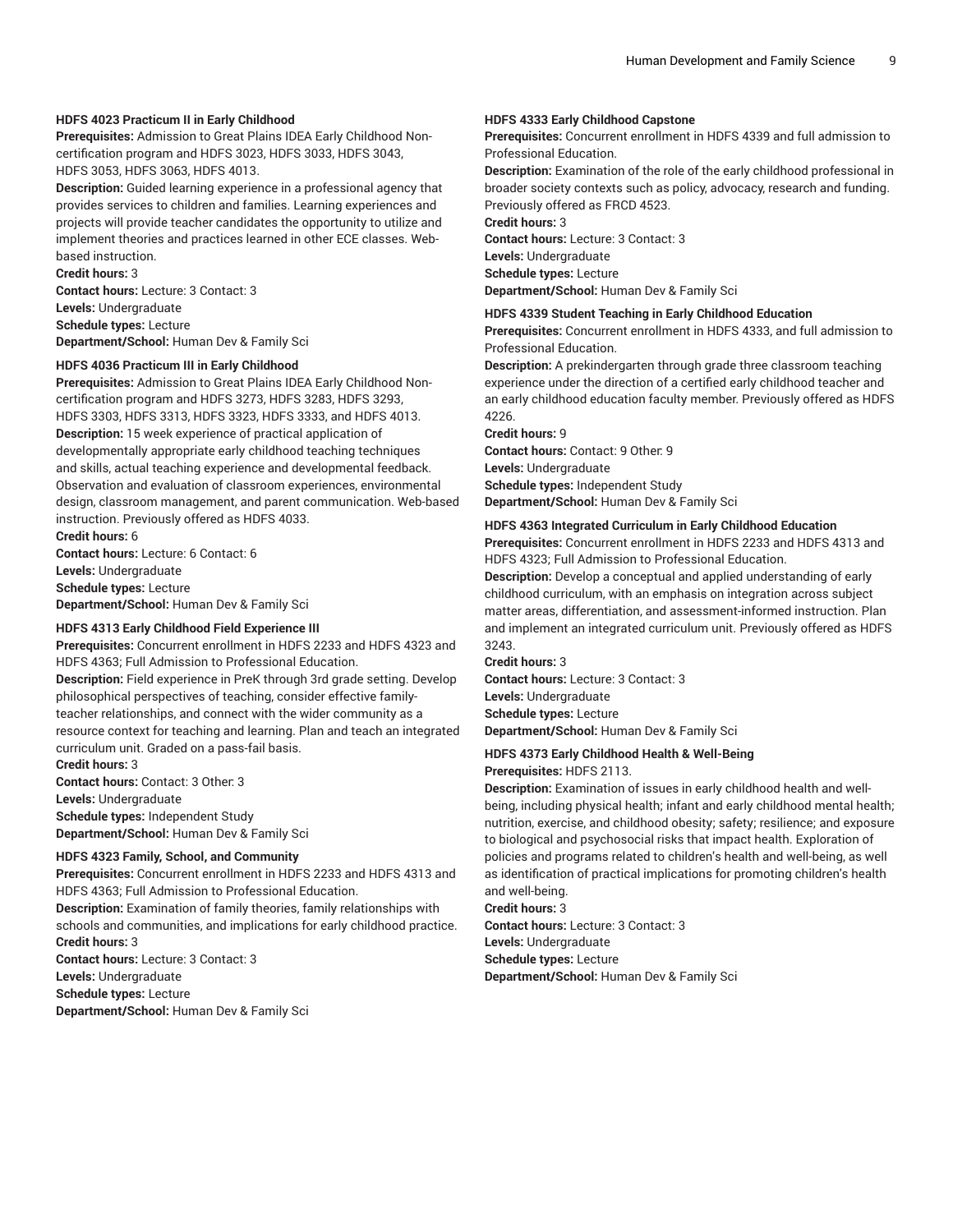### **HDFS 4393 Neuroscience of Adversity**

**Prerequisites:** HDFS 2113 or PSYC 1113, or equivalent.

**Description:** Influence of trauma and chronic stress on the brain, body, and behavior, and environmental factors contributing to resilience throughout development. Trauma-informed policies, initiatives, and interventions will also be discussed and evaluated. **Credit hours:** 3

**Contact hours:** Lecture: 3 Contact: 3 **Levels:** Undergraduate **Schedule types:** Lecture **Department/School:** Human Dev & Family Sci

#### **HDFS 4413 Successful Aging (S)**

#### **Prerequisites:** HDFS 2113.

**Description:** Study of the unique characteristics of development during the middle and later years of development. Emphasis on the biopsychosocial process of aging and the effects on the individual and family. Previously offered as FRCD 4413.

**Credit hours:** 3

**Contact hours:** Lecture: 3 Contact: 3

**Levels:** Undergraduate

**Schedule types:** Lecture

**Department/School:** Human Dev & Family Sci

**General Education and other Course Attributes:** Social & Behavioral Sciences

### **HDFS 4423 Family Risk and Resilience**

#### **Prerequisites:** HDFS 3443.

**Description:** Examination of selected theoretical approaches; areas of family risk; protective factors; individual and family qualities relating to resilience; and prevention and intervention strategies. Previously offered as FRCD 4553.

**Credit hours:** 3 **Contact hours:** Lecture: 3 Contact: 3 **Levels:** Undergraduate **Schedule types:** Lecture **Department/School:** Human Dev & Family Sci

### **HDFS 4433 Family Life Education**

**Prerequisites:** HDFS 2113 and HDFS 3123 and senior standing. **Description:** Philosophy and principles of family life education. Planning, implementing, and evaluating family life programs in community and education settings. Field experience. May not be used for degree credit with HDFS 5113.

**Credit hours:** 3

**Contact hours:** Lecture: 3 Contact: 3 **Levels:** Undergraduate

**Schedule types:** Lecture

**Department/School:** Human Dev & Family Sci

### **HDFS 4443 Fatherhood: Developmental, Social and Historical Perspectives (S)**

**Description:** Developmental, social and historical perspectives of fatherhood. Context and contemporary issues relating to fatherhood in the U.S., the contribution of involved fathering to men's adult development, the roles and responsibilities of fathers, skills for effective fathering, and father and child interaction in relation to both father and child adjustment and well being.

**Credit hours:** 3

**Contact hours:** Lecture: 3 Contact: 3

**Levels:** Undergraduate

**Schedule types:** Lecture

**Department/School:** Human Dev & Family Sci

**General Education and other Course Attributes:** Social & Behavioral Sciences

### **HDFS 4473 Policy, Law and Advocacy**

**Description:** The study of local, state, and federal legislations, regulations, social policies, and advocacy that affect children and families. Domestic relations, child welfare, health, education, social services, employment and housing. Previously offered as HIDC 4473.

**Credit hours:** 3

**Contact hours:** Lecture: 3 Contact: 3 **Levels:** Undergraduate

**Schedule types:** Lecture

**Department/School:** Human Dev & Family Sci

### **HDFS 4520 Student Teaching in Family and Consumer Sciences Education**

**Prerequisites:** Full admission to Professional Education.

**Description:** Directed experience in an approved Family and Consumer Sciences classroom. Applications of methods and skills in Family and Consumer Sciences education as related to selecting, adapting, using, and evaluating curriculum materials, including experiences to meet educational goals and to facilitate learning for individual students. Experiences will also involve responsibilities with other school personnel and parents. Offered for variable credit, 6-9 credit hours, maximum of 9 credit hours.

**Credit hours:** 6-9

**Contact hours:** Contact: 6-9 Other: 6-9 **Levels:** Undergraduate **Schedule types:** Independent Study **Department/School:** Human Dev & Family Sci

### **HDFS 4521 HDFS Child and Family Services: Pre-Internship**

**Prerequisites:** HDFS 1112 or HDFS 3122 and HDFS 2523 and EDHS 1112 or EDHS 3112, all with a "C" or better. **Description:** Preparatory workshop for HDFS Child and Family Services internship. **Credit hours:** 1 **Contact hours:** Lecture: 1 Contact: 1 **Levels:** Undergraduate **Schedule types:** Lecture **Department/School:** Human Dev & Family Sci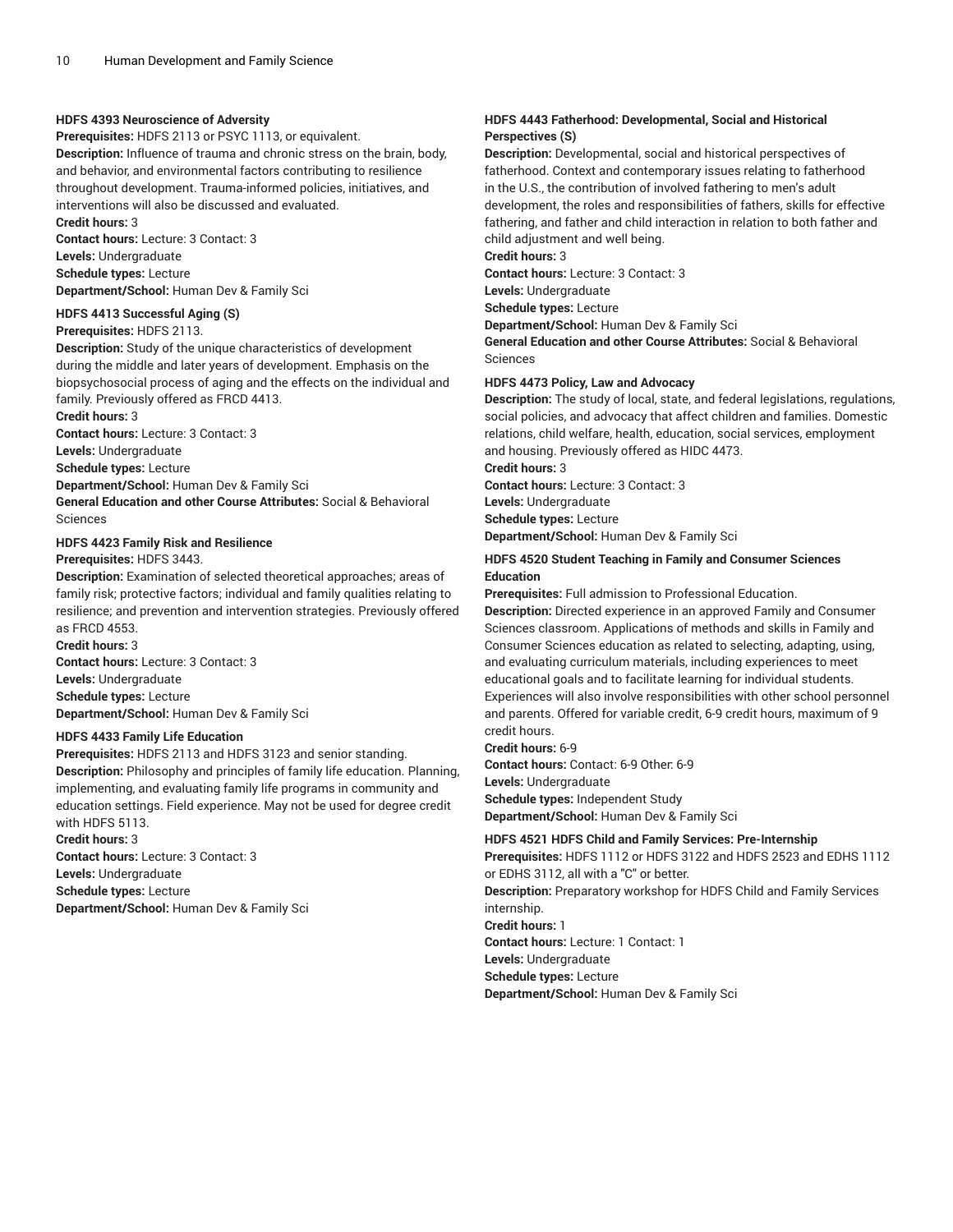### **HDFS 4533 Critical Issues in Human Development and Family Science Prerequisites:** Senior standing.

**Description:** An examination of the place of Human Development and Family Science in the context of broader themes. An exploration of the students' specialization and its implications for an educated life. **Credit hours:** 3

**Contact hours:** Lecture: 3 Contact: 3

**Levels:** Undergraduate **Schedule types:** Lecture **Department/School:** Human Dev & Family Sci

#### **HDFS 4543 Intergenerational Relationships (S)**

**Prerequisites:** HDFS 2113.

**Description:** Analysis of human aging as it relates to family relationships. Special emphasis on multigenerational family interactions, adult child/ older parent relations, kinship and fictive kin bonds, grandparenting, and family caregiving practices and policy.

**Credit hours:** 3

**Contact hours:** Lecture: 3 Contact: 3

**Levels:** Undergraduate

**Schedule types:** Lecture

**Department/School:** Human Dev & Family Sci

**General Education and other Course Attributes:** Social & Behavioral Sciences

### **HDFS 4563 Internship in Child and Family Services I**

**Prerequisites:** HDFS 1112 or HDFS 3122 and HDFS 2523 and HDFS 4521 and senior standing and consent of advisor and instructor.

**Description:** Supervised field experience applying HDFS knowledge and skill base. Must complete application for internship. This component of the internship includes class assignments that demonstrate application of HDFS knowledge and skill base.

**Credit hours:** 3 **Contact hours:** Contact: 3 Other: 3 **Levels:** Undergraduate **Schedule types:** Independent Study **Department/School:** Human Dev & Family Sci

### **HDFS 4572 Internship in Child and Family Services II**

**Prerequisites:** HDFS 1112 and HDFS 3122 and HDFS 2523 and HDFS 4521 and HDFS 4563, senior standing, and consent of advisor and instructor.

**Description:** Supervised field experience applying HDFS knowledge and skill base. Must complete application for internship. Previously offered as HDFS 4525.

**Credit hours:** 2 **Contact hours:** Contact: 2 Other: 2 **Levels:** Undergraduate **Schedule types:** Independent Study **Department/School:** Human Dev & Family Sci

### **HDFS 4573 Introduction to Marriage and Family Therapy**

**Description:** Introduction to the field of Marriage and Family Therapy (MFT). Includes theoretical foundations of the disciplines as well as assignments that demonstrate the application of the theories in a family therapy session. May not be used for degree credit with HDFS 5023. **Credit hours:** 3

**Contact hours:** Lecture: 3 Contact: 3 **Levels:** Undergraduate **Schedule types:** Lecture **Department/School:** Human Dev & Family Sci

### **HDFS 4583 Disabilities in the Family and Community Context**

**Description:** Intellectual and developmental disabilities from a systemic perspective, emphasizing the role of families and communities across the lifespan. Current policy, research, and practice for community inclusion and family support. Conceptual frameworks for understanding of and practice with individuals with intellectual and developmental disabilities and families will include family systems and ecological perspectives. May not be used for degree credit with HDFS 5083.

**Credit hours:** 3 **Contact hours:** Lecture: 3 Contact: 3 **Levels:** Undergraduate **Schedule types:** Lecture **Department/School:** Human Dev & Family Sci

#### **HDFS 4713 Family Resource Management**

**Description:** Examination of individual and family management of interpersonal, financial, workplace, social, and community resources over the lifespan. Includes and emphasis on decision making within the family system, particularly for families with issues that affect timing and balancing of resource management. May not be used for degree credit with HDFS 5713.

**Credit hours:** 3 **Contact hours:** Lecture: 3 Contact: 3 **Levels:** Undergraduate **Schedule types:** Lecture **Department/School:** Human Dev & Family Sci

### **HDFS 4750 Topics In HDFS**

**Prerequisites:** Consent of instructor.

**Description:** Various units of work related to specific issues in Human Development and Family Science. Previously offered as FRCD 4750. Offered for variable credit, 1-6 credit hours, maximum of 6 credit hours. **Credit hours:** 1-6

**Contact hours:** Contact: 1-6 Other: 1-6 **Levels:** Undergraduate **Schedule types:** Independent Study **Department/School:** Human Dev & Family Sci

### **HDFS 4793 The Family: A World Perspective (IS)**

**Description:** Family structure and interaction that transcend specific cultures or nationalities; examination of specific cultural and international family forms, their social issues and relevant services to meet their needs. Previously offered as FRCD 4793. **Credit hours:** 3

**Contact hours:** Lecture: 3 Contact: 3 **Levels:** Undergraduate **Schedule types:** Lecture **Department/School:** Human Dev & Family Sci **General Education and other Course Attributes:** International Dimension, Social & Behavioral Sciences

### **HDFS 4813 Dying, Death and Bereavement**

**Description:** Physical, psychological, emotional and social aspects to dying and death across the life course. Examination of human experiences with and responses to dying and death within various contexts such as family, medical and cultural. **Credit hours:** 3 **Contact hours:** Lecture: 3 Contact: 3 **Levels:** Undergraduate **Schedule types:** Lecture **Department/School:** Human Dev & Family Sci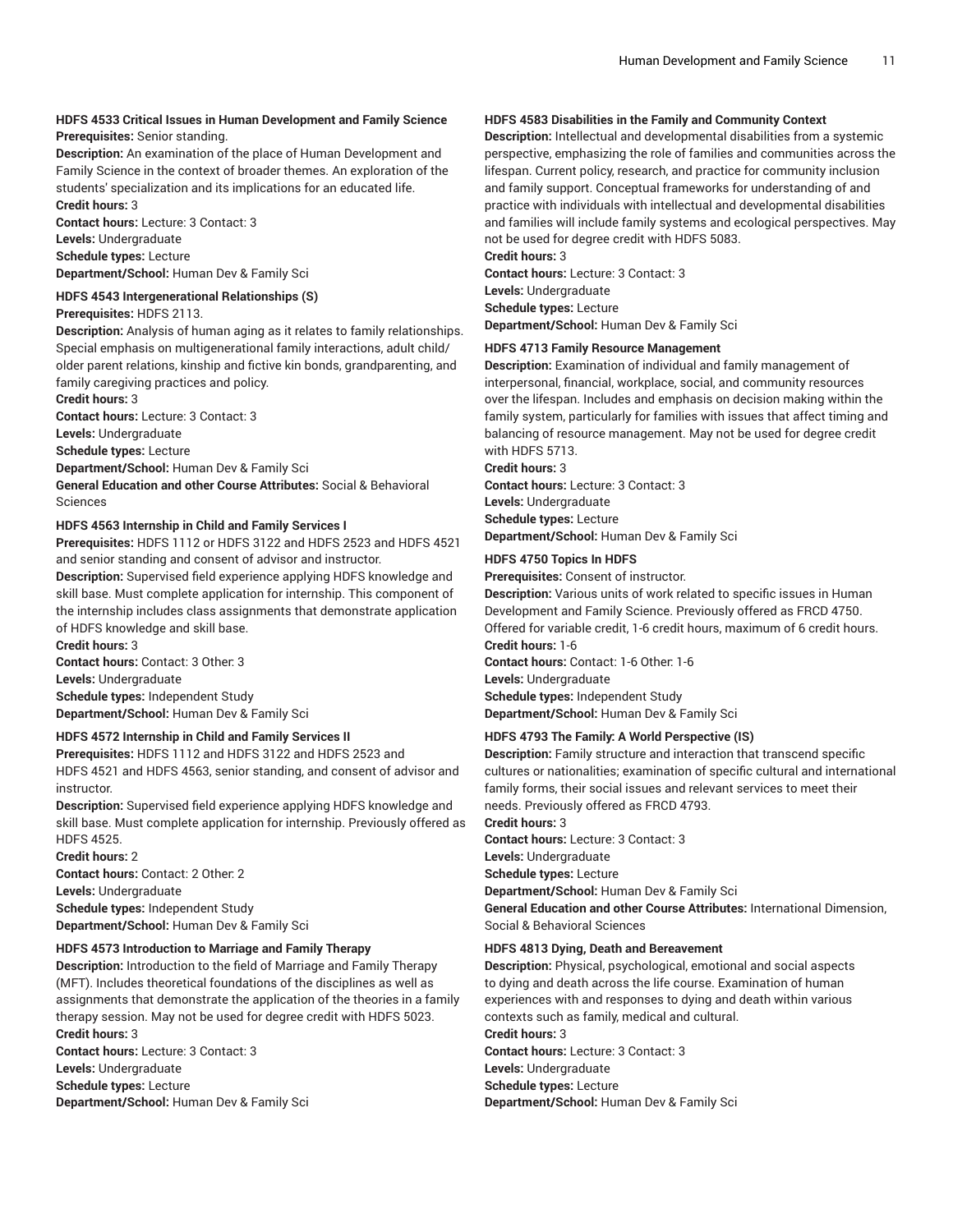### **HDFS 4823 Aging Concepts and Controversies**

**Description:** Interdisciplinary review of contemporary ethical issues and opposing arguments of risk and resilience in human aging. Critical analysis and assessment of developmental, psychological, social, economic, and legal strategies for prevention, intervention, and policy programming for older adults. **Credit hours:** 3

**Contact hours:** Lecture: 3 Contact: 3 **Levels:** Undergraduate **Schedule types:** Lecture **Department/School:** Human Dev & Family Sci

### **HDFS 4833 The Fourth Age in Human Development**

**Prerequisites:** HDFS 2113 or BIOL 1114 or PSYC 2583 or HHP 2222 or an equivalent course.

**Description:** Biopsychosocial development, functioning, and survivorship of old-old adults, including centenarians. Critical evaluation of longevity research from life-span/life course development, social bio-demography, evolutionary biology, anti-aging/rejuvenation science, and global and cross-cultural aging perspectives. Implications of individual and population longevity in aging service, medical, and mental health professions.

**Credit hours:** 3 **Contact hours:** Lecture: 3 Contact: 3 **Levels:** Undergraduate **Schedule types:** Lecture **Department/School:** Human Dev & Family Sci

### **HDFS 4850 Special Courses in Human Development and Family Science Prerequisites:** Consent of instructor.

**Description:** Various courses related to specific issues in Human Development and Family Science. Previously offered as FRCD 4850. Offered for variable credit, 1-6 credit hours, maximum of 6 credit hours. **Credit hours:** 1-6 **Contact hours:** Contact: 1-6 Other: 1-6

**Levels:** Undergraduate

**Schedule types:** Independent Study **Department/School:** Human Dev & Family Sci

### **HDFS 4900 Honors Creative Component**

**Prerequisites:** College of Human Sciences Honors Program participation, senior standing.

**Description:** Guided creative component for students completing requirements for College Honors in College of Human Sciences. Thesis, creative project or report under the direction of a faculty member in the major area, with second faculty reader and oral exam. Previously offered as FRCD 4900. Offered for variable credit, 1-3 credit hours, maximum of 3 credit hours.

**Credit hours:** 1-3 **Contact hours:** Contact: 1-3 Other: 1-3 **Levels:** Undergraduate **Schedule types:** Independent Study **Department/School:** Human Dev & Family Sci **General Education and other Course Attributes:** Honors Credit

### **HDFS 4913 Instructional Methods in Family and Consumer Sciences**

**Description:** Development of Family and Consumer Sciences Education instructional materials for both Cooperative Extension Service and public school settings. Observation hours required. May not be used for degree credit with HDFS 5903.

**Credit hours:** 3 **Contact hours:** Lecture: 3 Contact: 3 **Levels:** Undergraduate **Schedule types:** Lecture **Department/School:** Human Dev & Family Sci

### **HDFS 4950 Research Practicum in HDFS**

**Prerequisites:** Consent of instructor.

**Description:** Hands-on research experience under the direction of faculty members in various human development and family science topics.

Graded pass/fail. Offered for variable credit, 1-6 credit hours, maximum of 6 credit hours.

**Credit hours:** 1-6 **Contact hours:** Contact: 1-6 Other: 1-6 **Levels:** Undergraduate **Schedule types:** Independent Study

**Department/School:** Human Dev & Family Sci

### **HDFS 5000 Master's Thesis**

**Description:** Research in HDFS for MS degree. Previously offered as HDFS 5000. Offered for variable credit, 1-6 credit hours, maximum of 6 credit hours.

**Credit hours:** 1-6

**Contact hours:** Contact: 1-6 Other: 1-6

**Levels:** Graduate

**Schedule types:** Independent Study

**Department/School:** Human Dev & Family Sci

### **HDFS 5013 Assessment for Aging Research**

**Description:** State-of-the-art knowledge and experiential field-based application of observational skills, interviewing techniques, online survey applications, and clinical diagnostic tools used to screen, assess, and study the biological, psychological, and social functioning of older adults. **Credit hours:** 3

**Contact hours:** Lecture: 3 Contact: 3 **Levels:** Graduate **Schedule types:** Lecture

**Department/School:** Human Dev & Family Sci

### **HDFS 5023 Introduction to Marriage and Family Therapy**

**Description:** Introduction to the field of Marriage and Family Therapy (MFT). Includes theoretical foundations of the disciplines as well as assignments that demonstrate the application of the theories in a family therapy session. May not be used for degree credit with HDFS 4573. **Credit hours:** 3

**Contact hours:** Lecture: 3 Contact: 3 **Levels:** Graduate **Schedule types:** Lecture

**Department/School:** Human Dev & Family Sci

### **HDFS 5043 Technical Writing in HDFS**

**Description:** Overview of writing in HDFS research. Topics will include literature reviews and APA formatting. Writing assignments will focus on conference abstracts/presentations, short and long literature reviews, empirical articles, and manuscript reviews.

**Credit hours:** 3 **Contact hours:** Lecture: 3 Contact: 3

**Levels:** Graduate **Schedule types:** Lecture **Department/School:** Human Dev & Family Sci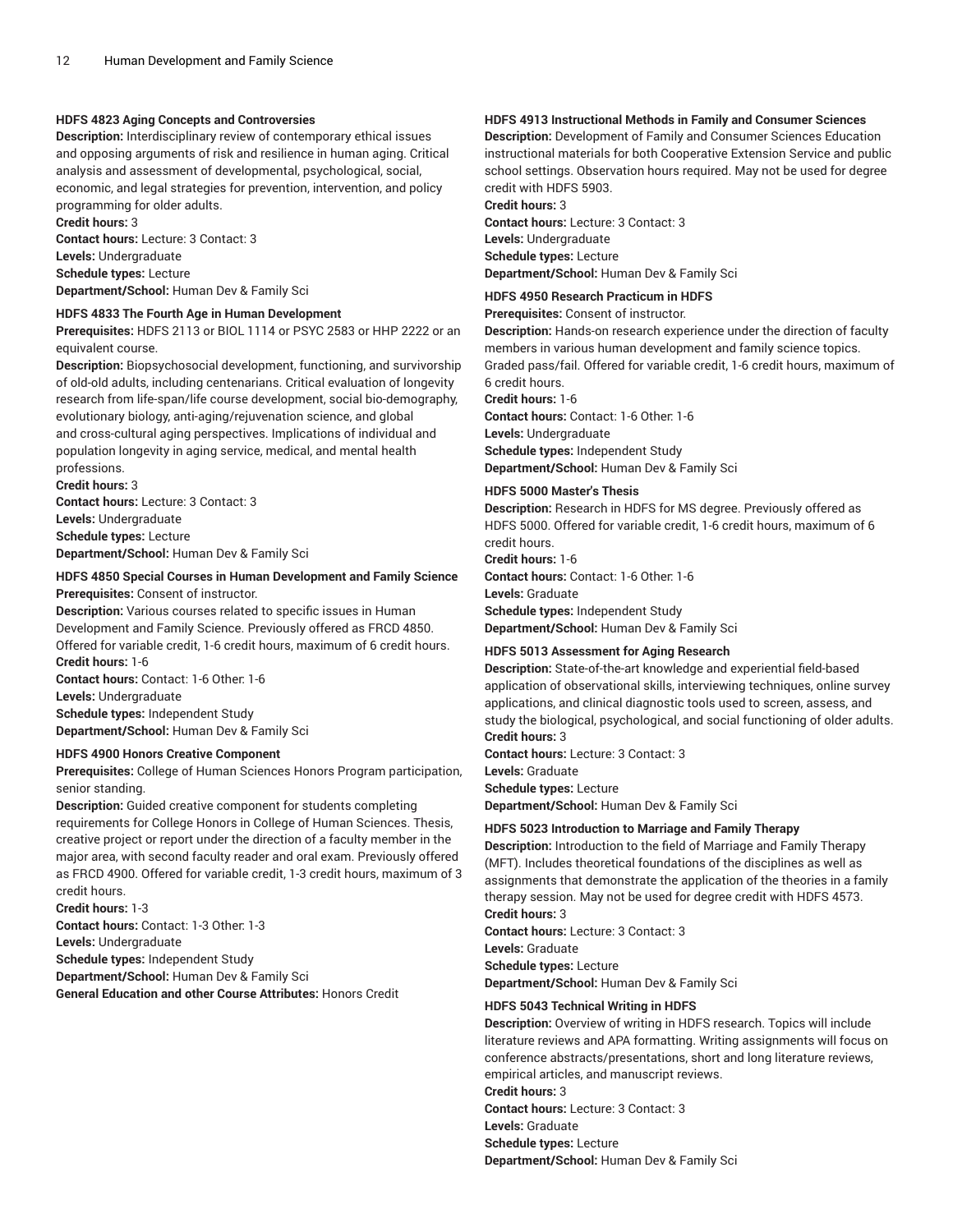### **HDFS 5083 Disabilities in the Family and Community Context**

**Description:** Intellectual and developmental disabilities from a systemic perspective, emphasizing the role of families and communities across the lifespan. Current policy, research, and practice for community inclusion and family support. Conceptual frameworks for understanding of and practice with individuals with intellectual and developmental disabilities and families will include family systems and ecological perspectives. May not be used for degree credit with HDFS 4583.

**Credit hours:** 3

**Contact hours:** Lecture: 3 Contact: 3 **Levels:** Graduate **Schedule types:** Lecture

**Department/School:** Human Dev & Family Sci

### **HDFS 5110 Directed Study in HDFS**

**Prerequisites:** HDFS 5253, HDFS 5293, HDFS 5513 or HDFS 5523 and consent of instructor.

**Description:** Directed individual study in human development and family science. Offered for variable credit, 1-9 credit hours, maximum of 9 credit hours.

**Credit hours:** 1-9 **Contact hours:** Contact: 1-9 Other: 1-9 **Levels:** Graduate **Schedule types:** Independent Study **Department/School:** Human Dev & Family Sci

### **HDFS 5112 Computer Applications in HDFS Research**

**Description:** Creating variable codebooks, data coding, data entry, variable specifications and data manipulation, merging files, and basic analysis using SPSS software. No computer experience necessary. Previously offered as FRCD 5112. **Credit hours:** 2

**Contact hours:** Lecture: 2 Contact: 2 **Levels:** Graduate **Schedule types:** Lecture **Department/School:** Human Dev & Family Sci

### **HDFS 5113 Family Life Education**

**Prerequisites:** HDFS 2113 and HDFS 3123 and senior standing. **Description:** Philosophy and principles of family life education. Planning, implementing, and evaluating family life programs in community and education settings. Field experience. May not be used for degree credit with HDFS 4433.

**Credit hours:** 3 **Contact hours:** Lecture: 3 Contact: 3 **Levels:** Graduate **Schedule types:** Lecture **Department/School:** Human Dev & Family Sci

### **HDFS 5123 Research Methods and Design in HDFS I**

**Description:** Research processes, design, methods, and program evaluation in human development and family science. Application of research tools and methods to investigate theoretical, empirically-based, or field-based research issues.

**Credit hours:** 3

**Contact hours:** Lecture: 3 Contact: 3 **Levels:** Graduate **Schedule types:** Lecture **Department/School:** Human Dev & Family Sci

## **HDFS 5133 Research Methods in HDFS II**

### **Prerequisites:** HDFS 5123.

**Description:** The steps involved in writing a research proposal, including writing a literature review, research goals, and hypotheses. Developing procedures and measures used to test the hypotheses. How to compute and interpret statistical analyses common to thesis projects (e.g., internal consistency, descriptive statistics, ANOVAs, correlations, and regressions).

**Credit hours:** 3 **Contact hours:** Lecture: 3 Contact: 3 **Levels:** Graduate **Schedule types:** Lecture **Department/School:** Human Dev & Family Sci

### **HDFS 5153 Policy in Human Development and Family Science**

**Description:** Critical analysis of approaches to and models of policy in Human Development and Family Science. Examination of policy analysis and evaluation, development, advocacy, and implementation of state and federal policy and legislation.

**Credit hours:** 3 **Contact hours:** Lecture: 3 Contact: 3 **Levels:** Graduate **Schedule types:** Lecture **Department/School:** Human Dev & Family Sci

### **HDFS 5160 Master's Creative Component**

**Prerequisites:** HDFS 5253, HDFS 5293, HDFS 5513 or HDFS 5523 or equivalent and consent of instructor. **Description:** Creative application of student's knowledge to solve a

problem of interest in HDFS. Offered for variable credit, 1-6 credit hours, maximum of 6 credit hours.

**Credit hours:** 1-6 **Contact hours:** Lecture: 1-6 Contact: 1-6 **Levels:** Graduate **Schedule types:** Lecture **Department/School:** Human Dev & Family Sci

### **HDFS 5163 Master's Capstone in HDFS**

**Description:** Development and implementation of a capstone project related to an area of human development and family science. Interfaces with field experience and involves the integration of theory, research, and application.

**Credit hours:** 3 **Contact hours:** Lecture: 3 Contact: 3 **Levels:** Graduate **Schedule types:** Lecture **Department/School:** Human Dev & Family Sci

### **HDFS 5173 Program Design, Implementation, and Evaluation in Human Development and Family Science**

**Prerequisites:** Online Section Admission to the HDFS Family and Community Services GPIDEA Graduate Program; Campus-based Section Admission to the HDFS Graduate Program or consent of instructor. **Description:** An exploration of the principles and methods of program design, implementation, and outcome evaluation of family and community programs. Previously offered as HDFS 5933. **Credit hours:** 3 **Contact hours:** Lecture: 3 Contact: 3 **Levels:** Graduate **Schedule types:** Lecture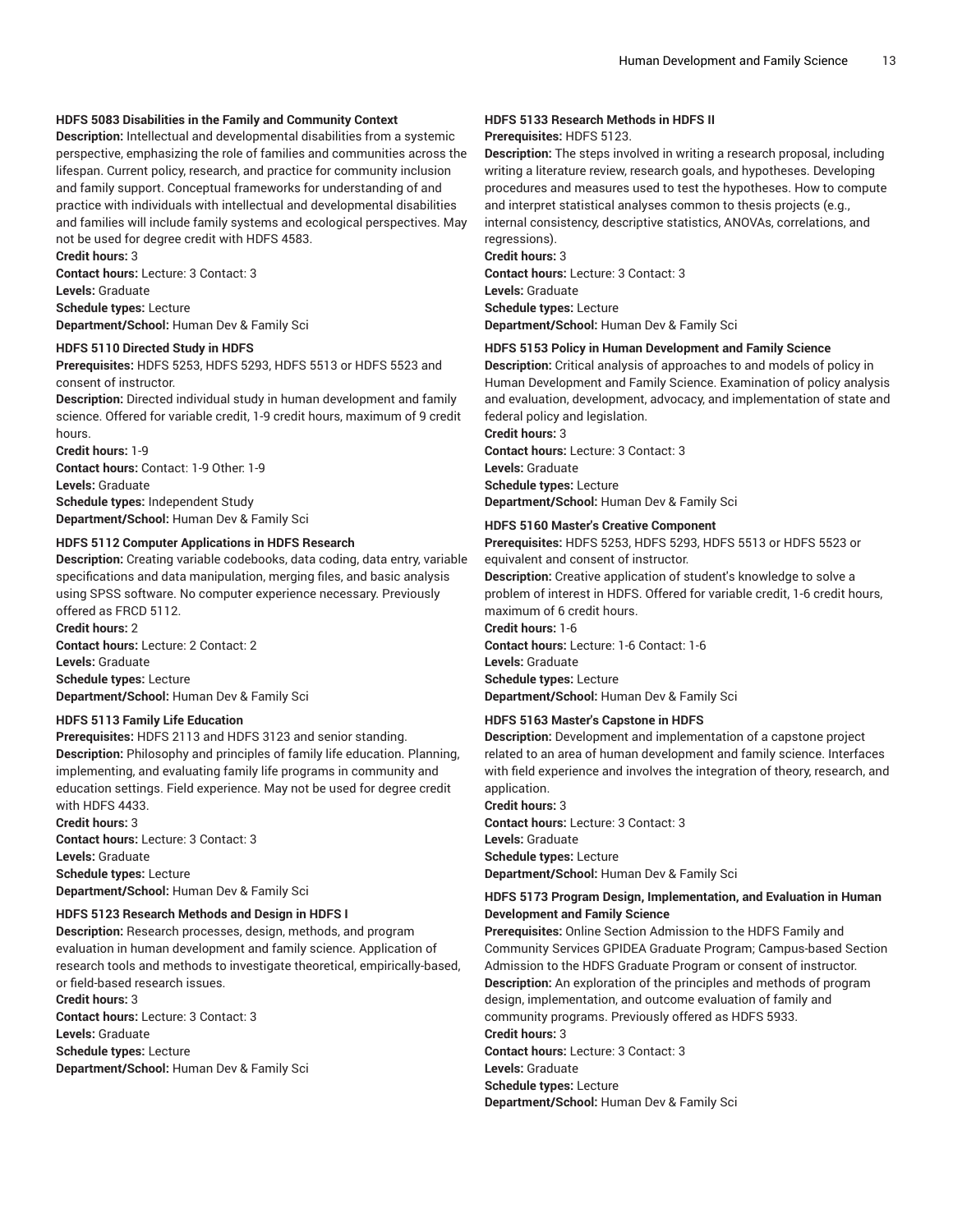### **HDFS 5183 Practicum in Developmental and Family Sciences Research**

**Prerequisites:** Admission to graduate study in HDFS, nine hours of graduate credit in HDFS, and consent of instructor.

**Description:** Supervised research experiences in human development and family sciences.

**Credit hours:** 3 **Contact hours:** Lecture: 3 Contact: 3 **Levels:** Graduate **Schedule types:** Lecture

**Department/School:** Human Dev & Family Sci

### **HDFS 5193 Reflective Practice**

**Description:** An exploration of the principles and methods of reflective practice. Reflective journaling and group interactive dialogue based on the application of theoretical models. Supervised field experiences in community settings.

**Credit hours:** 3

**Contact hours:** Lecture: 3 Contact: 3 **Levels:** Graduate **Schedule types:** Lecture **Department/School:** Human Dev & Family Sci

### **HDFS 5203 Family Systems**

**Description:** Research and theory related to family functioning throughout the life cycle, especially financial decision making during crisis and conflict. Factors that shape family values, attitudes and behaviors from a multicultural perspective. New and emerging issues critical to family functioning.

**Credit hours:** 3 **Contact hours:** Lecture: 3 Contact: 3 **Levels:** Graduate **Schedule types:** Lecture **Department/School:** Human Dev & Family Sci

### **HDFS 5213 Lifespan Development**

**Prerequisites:** Online Section Admission to the HDFS Family and Community Services GPIDEA Graduate Program. Campus based Section Admission to the HDFS Graduate Program or consent of instructor. **Description:** An examination of human development including the cognitive, social-emotional, motor, language, and moral domains from both a lifespan and a bio-ecological perspective. Web-based instruction. Previously offered as FRCD 5213.

**Credit hours:** 3 **Contact hours:** Lecture: 3 Contact: 3 **Levels:** Graduate **Schedule types:** Lecture **Department/School:** Human Dev & Family Sci

#### **HDFS 5223 Resilience in Individuals and Families**

**Prerequisites:** Admission to the HDFS GPIDEA Graduate Program. **Description:** Exploration of resilience approaches to the study of families and human development across the life cycle. Web-based instruction. Previously offered as 5223. **Credit hours:** 3

**Contact hours:** Lecture: 3 Contact: 3 **Levels:** Graduate **Schedule types:** Lecture **Department/School:** Human Dev & Family Sci

### **HDFS 5233 Infant Mental Health**

**Description:** Foundations of infant mental health theory, research, and practice. Includes the familial context of children's early development and the importance of infant-caregiver relationships, early intervention, assessment, and reflective practice. Emphasis is placed on the application of infant mental health principles across settings and disciplines focused on early childhood and families.

**Credit hours:** 3

**Contact hours:** Lecture: 3 Contact: 3 **Levels:** Graduate **Schedule types:** Lecture **Department/School:** Human Dev & Family Sci

#### **HDFS 5243 Infant and Early Childhood Development and Attachment**

**Description:** Survey of research and theory pertaining to infant and early development and attachment. Content includes cognition and learning, social and emotional development, and assessment. An emphasis is placed on attachment and implications for practitioners working with young children and their families. Previously offered as FRCD 5243. **Credit hours:** 3

**Contact hours:** Lecture: 3 Contact: 3 **Levels:** Graduate **Schedule types:** Lecture **Department/School:** Human Dev & Family Sci

#### **HDFS 5253 Theory and Research: Social and Emotional Development**

**Description:** Research and theory pertaining to social and emotional development, including attachment and family context, social interaction, friendships and temperament. Incorporates applications to policy and practice. Previously offered as HDFS 6253.

**Credit hours:** 3 **Contact hours:** Lecture: 3 Contact: 3 **Levels:** Graduate **Schedule types:** Lecture **Department/School:** Human Dev & Family Sci

### **HDFS 5263 Theory and Research: Cognitive and Language Development**

**Description:** Research and theory pertaining to cognitive and language development including environmental influences and family influences, attention and memory, problem solving, and social cognition. Incorporates applications to policy and practice. Previously offered as

HDFS 6243.

**Credit hours:** 3 **Contact hours:** Lecture: 3 Contact: 3 **Levels:** Graduate **Schedule types:** Lecture **Department/School:** Human Dev & Family Sci

## **HDFS 5273 Parent Education**

**Prerequisites:** Consent of instructor.

**Description:** Parent-child relations, parenting strategies, and other major components of empirically validated parent education programs that lead to certification. Supervised practice. Previously offered as FRCD 5273. **Credit hours:** 3

**Contact hours:** Lecture: 3 Contact: 3 **Levels:** Graduate **Schedule types:** Lecture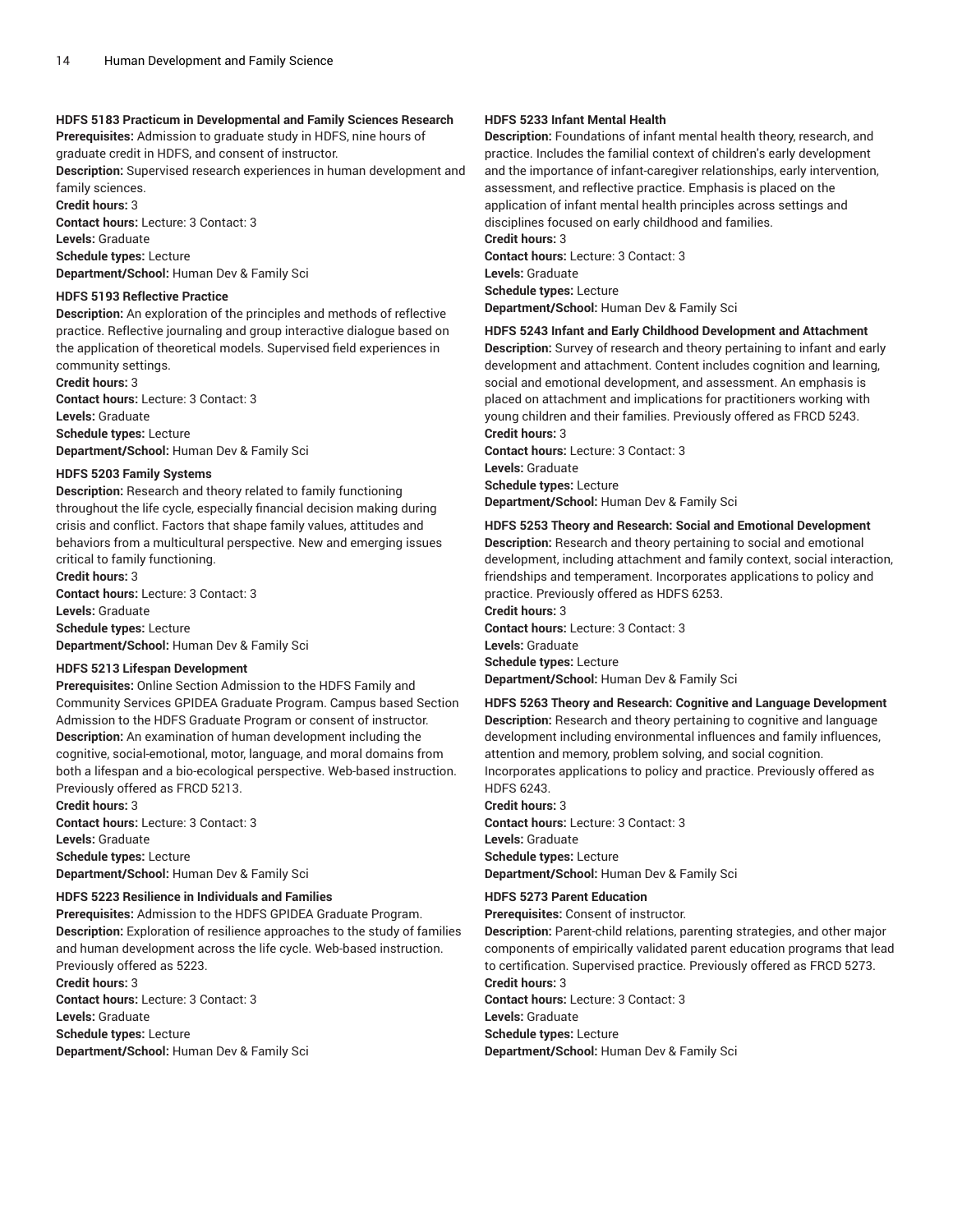### **HDFS 5283 Developmental Disabilities**

**Description:** Overview of contemporary research, theory, practice, and policy in the field of developmental disabilities with a primary focus on individuals with intellectual disability and their family members. Previously offered as HDFS 6373.

**Credit hours:** 3

**Contact hours:** Lecture: 3 Contact: 3 **Levels:** Graduate **Schedule types:** Lecture

**Department/School:** Human Dev & Family Sci

### **HDFS 5290 Practicum**

### **Prerequisites:** Consent of instructor.

**Description:** Supervised experience in various settings relevant to human development and family sciences. Previously offered as FRCD 5290. Offered for variable credit, 1-6 credit hours, maximum of 6 credit hours.

**Credit hours:** 1-6

**Contact hours:** Contact: 1-6 Other: 1-6 **Levels:** Graduate

**Schedule types:** Independent Study **Department/School:** Human Dev & Family Sci

### **HDFS 5293 Human Development Theory**

**Description:** Examines theories and models of human development in a family context using a lifespan perspective. **Credit hours:** 3

**Contact hours:** Lecture: 3 Contact: 3 **Levels:** Graduate **Schedule types:** Lecture **Department/School:** Human Dev & Family Sci

**HDFS 5313 Creativity and Aging**

**Prerequisites:** Admission to the Great Plains IDEA Gerontology program. **Description:** Developmental and pathological changes in the brain that can lead to changes in creative output over time. Hands-on experience and direct association with older adults to grow an appreciation for creativity produced and inspired by older people. Provides experiences for development of art programs for older adults. Web-based Instruction. **Credit hours:** 3

**Contact hours:** Lecture: 3 Contact: 3 **Levels:** Graduate **Schedule types:** Lecture **Department/School:** Human Dev & Family Sci

### **HDFS 5323 Issues in Early Childhood**

**Description:** Systematic examination and in-depth reflection on selected issues and trends in early childhood education. **Credit hours:** 3 **Contact hours:** Lecture: 3 Contact: 3 **Levels:** Graduate **Schedule types:** Lecture

**Department/School:** Human Dev & Family Sci

### **HDFS 5333 Early Childhood Education History and Theory**

**Description:** The history of early childhood education and theoretical approaches for planning educational programs and learning experiences for young children. Previously offered as FRCD 5333. **Credit hours:** 3 **Contact hours:** Lecture: 3 Contact: 3 **Levels:** Graduate **Schedule types:** Lecture **Department/School:** Human Dev & Family Sci

### **HDFS 5343 Developmental Assessment and Interventions**

**Description:** Applications of qualitative and quantitative approaches to observation and developmental assessment and intervention strategies for students preparing to become specialists or practitioners working with children and families, including early childhood educators, child and parenting practitioners, and human service practitioners. Previously offered as FRCD 5343.

### **Credit hours:** 3

**Contact hours:** Lecture: 3 Contact: 3 **Levels:** Graduate **Schedule types:** Lecture **Department/School:** Human Dev & Family Sci

### **HDFS 5353 Diversity in Early Childhood**

**Description:** Exploration and critical review of the state of early childhood programming with emphasis on research, theory, and policy making that bear on current diversity and multicultural issues in practice. Previously offered as FRCD 5353.

**Credit hours:** 3 **Contact hours:** Lecture: 3 Contact: 3 **Levels:** Graduate **Schedule types:** Lecture **Department/School:** Human Dev & Family Sci

### **HDFS 5363 Early Childhood Development and Education**

**Description:** The interaction of biology, family, culture, and extended environment on children's emotional, social, and cognitive development during the early childhood years. The implications of regularities and diversity in development for teaching and learning and on principles of educational practice to enhance development. Previously offered as FRCD 5363.

**Credit hours:** 3 **Contact hours:** Lecture: 3 Contact: 3 **Levels:** Graduate **Schedule types:** Lecture **Department/School:** Human Dev & Family Sci

### **HDFS 5373 Early Childhood Administration**

**Description:** Examination of the administration, management, and supervision of programs for young children. Legal, social, and economic conditions affecting programs. Previously offered as FRCD 5373. **Credit hours:** 3

**Contact hours:** Lecture: 3 Contact: 3 **Levels:** Graduate **Schedule types:** Lecture **Department/School:** Human Dev & Family Sci

### **HDFS 5400 Professional Seminar in Gerontology**

**Description:** An integrative experience for gerontology students designed to be taken near the end of the degree program. By applying knowledge gained in earlier course work, students strengthen skills in ethical decision-making and behavior, applying these skills in gerontology-related areas such as advocacy, professionalism, family and workplace issues. Students from a variety of professions bring their unique perspectives to bear on topics of common interest. Web-based instruction. Offered for fixed credit, 3 credit hours, maximum of 3 credit hours. **Credit hours:** 3 **Contact hours:** Lecture: 3 Contact: 3

**Levels:** Graduate **Schedule types:** Lecture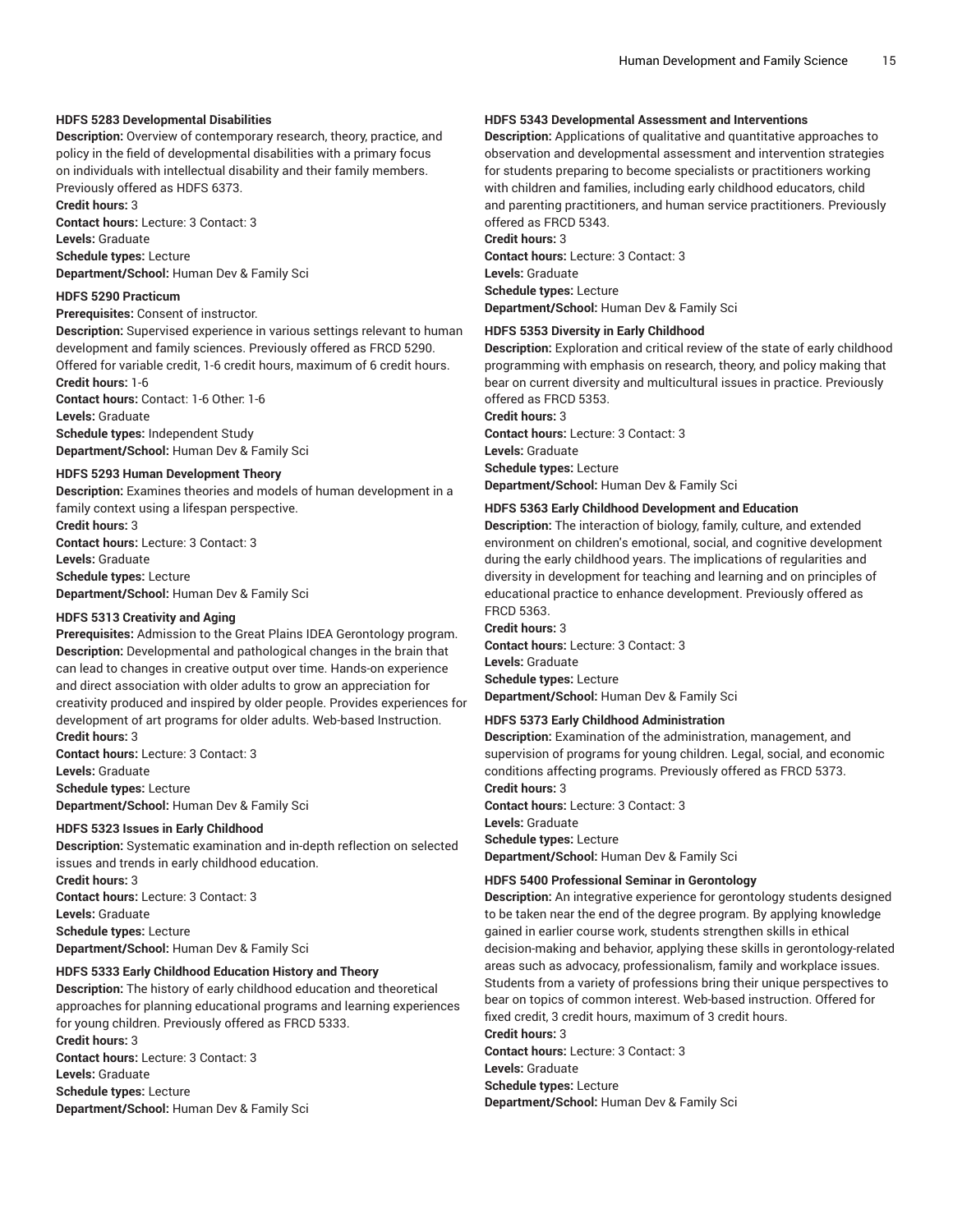### **HDFS 5403 Perspectives in Gerontology**

**Description:** An overview of current aging issues including current focus of gerontology theory and research; critical social and political issues in aging, the interdisciplinary focus of gerontology, current career opportunities, and aging in the future. Web-based instruction. **Credit hours:** 3

**Contact hours:** Lecture: 3 Contact: 3

**Levels:** Graduate **Schedule types:** Lecture **Department/School:** Human Dev & Family Sci

#### **HDFS 5411 Ethics and Aging**

**Description:** Analysis of ethical issues for the aging population. Critical examination of various ethical issues from legal, psychological, social, and financial perspectives. Enrollment requires attendance of the oneday, Oklahoma Ethics and Aging Conference.

**Credit hours:** 1 **Contact hours:** Lecture: 1 Contact: 1 **Levels:** Graduate **Schedule types:** Lecture **Department/School:** Human Dev & Family Sci

#### **HDFS 5413 Aging in Human Development**

**Description:** Examination of biological, psychological and social development in mid-life through very old age. Special emphasis on age, cohort, and historical influences in biopsychosocial functioning and adaptation.

**Credit hours:** 3 **Contact hours:** Lecture: 3 Contact: 3 **Levels:** Graduate **Schedule types:** Lecture **Department/School:** Human Dev & Family Sci

### **HDFS 5423 Research Perspectives in Gerontology**

**Description:** Critical review of gerontological literature. Special emphasis on current knowledge related to research methodologies, measurement applications, and clinical interventions used to study age-related processes and outcomes. Previously offered as FRCD 5423. **Credit hours:** 3 **Contact hours:** Lecture: 3 Contact: 3

**Levels:** Graduate **Schedule types:** Lecture **Department/School:** Human Dev & Family Sci

### **HDFS 5433 Theories of Aging**

**Description:** Addresses the historical, contemporary and interdisciplinary basis of aging theory. Biological, psychological, sociological and human developmental conceptualizations of aging are critically assessed. Emphasis is placed on conceptual models, as well as theoretical development and application within gerontological research and the field of aging. **Credit hours:** 3

**Contact hours:** Lecture: 3 Contact: 3 **Levels:** Graduate **Schedule types:** Lecture **Department/School:** Human Dev & Family Sci

#### **HDFS 5443 Interpersonal Relationships**

**Prerequisites:** Admission to the HDFS GPIDEA Graduate Program. **Description:** An examination of interpersonal relationships in context, including theoretical perspectives, research methods, relationship forms, and relationship processes. Web-based instruction.

**Credit hours:** 3 **Contact hours:** Lecture: 3 Contact: 3 **Levels:** Graduate **Schedule types:** Lecture **Department/School:** Human Dev & Family Sci

### **HDFS 5453 Aging in the Medical Context**

**Description:** Orients students to the unique issues related to health and the health system for individuals in later life. A particular focus is placed on health programs, the role of medical personnel and tasks of family members as older persons face health issues and decisions.

**Credit hours:** 3 **Contact hours:** Lecture: 3 Contact: 3 **Levels:** Graduate **Schedule types:** Lecture **Department/School:** Human Dev & Family Sci

### **HDFS 5463 Biological Principles of Aging**

**Prerequisites:** Admission to the Great Plains IDEA Gerontology Program. **Description:** Introduction of basic biological principles that govern aging. Web-based instruction.

**Credit hours:** 3 **Contact hours:** Lecture: 3 Contact: 3 **Levels:** Graduate **Schedule types:** Lecture **Department/School:** Human Dev & Family Sci

### **HDFS 5470 Developments and Innovations in Human Development, Family Science, and Early Childhood Education**

**Description:** Analysis of current developments and innovative practices in one or more of the specified areas. Emphasis upon evolving concepts with implications for programs serving societal needs in these areas. Previously offered as FRCD 5470. Offered for variable credit, 1-3 credit hours, maximum of 3 credit hours.

**Credit hours:** 1-3 **Contact hours:** Contact: 1-3 Other: 1-3 **Levels:** Graduate **Schedule types:** Independent Study **Department/School:** Human Dev & Family Sci

### **HDFS 5473 Seminar in Long-Term Care**

**Prerequisites:** Admission to the Great Plains IDEA Gerontology Program. **Description:** Topics of interest for those in leadership roles in longterm care facilities, or senior living organizations. Draws on expertise of leaders in the field. Case studies are used to understand application of the material. Web-based instruction.

### **Credit hours:** 3

**Contact hours:** Lecture: 3 Contact: 3 **Levels:** Graduate **Schedule types:** Lecture **Department/School:** Human Dev & Family Sci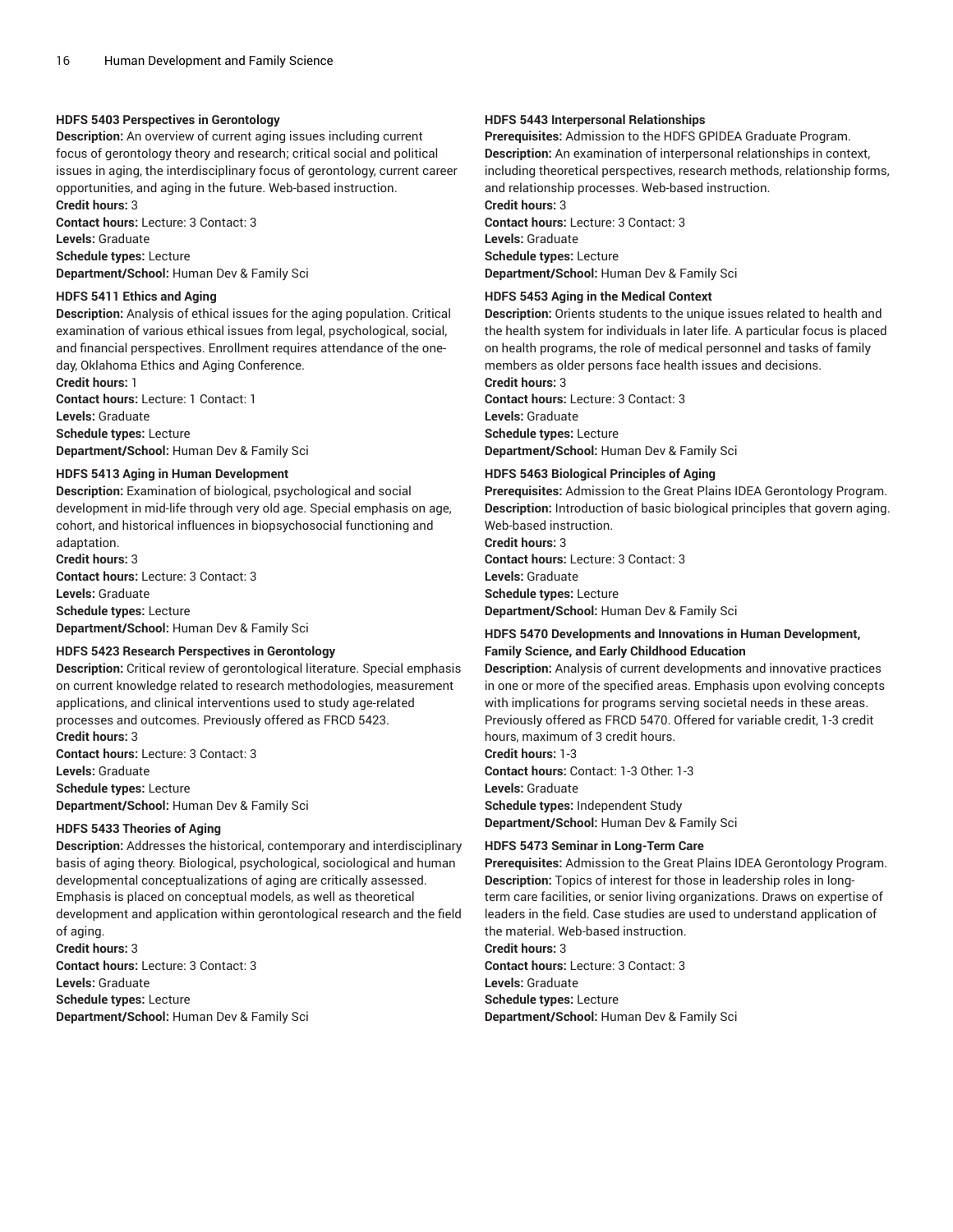#### **HDFS 5483 Aging Network Seminar**

**Description:** Orientation to community-based aging services and programs for older adults with consideration of professional ethics, state and federal legislation, and long-term care advocacy. Additional emphasis on career networking with aging service practitioners and providers. **Credit hours:** 3

**Contact hours:** Lecture: 3 Contact: 3 **Levels:** Graduate

**Schedule types:** Lecture **Department/School:** Human Dev & Family Sci

#### **HDFS 5493 Aging and Diverse Families**

**Description:** Examination of contemporary family contexts, behaviors, and policies affecting older adults. Special emphasis on family diversity as it relates to marriage, divorce and remarriage, widowhood and bereavement, child-parent relations, grandparenthood, caregiving practices and policy.

**Credit hours:** 3 **Contact hours:** Lecture: 3 Contact: 3 **Levels:** Graduate **Schedule types:** Lecture **Department/School:** Human Dev & Family Sci

### **HDFS 5503 Family Diversity**

**Description:** Examination of theory and research on diversity in families such as race, ethnicity, age, sexual orientation, gender, socioeconomic status, disability, or religion. Emphasis on effectively addressing family diversity in systemic assessment, practice, and policy. May not be used for degree credit with CPSY 5503 or PSYC 6133.

**Credit hours:** 3 **Contact hours:** Lecture: 3 Contact: 3 **Levels:** Graduate **Schedule types:** Lecture **Department/School:** Human Dev & Family Sci

### **HDFS 5513 Issues in Family Science**

**Description:** Current and classic literature in family studies. Consideration of philosophical bases and current research issues relevant to the family as a field of study. Previously offered as FRCD 5513.

**Credit hours:** 3 **Contact hours:** Lecture: 3 Contact: 3 **Levels:** Graduate **Schedule types:** Lecture **Department/School:** Human Dev & Family Sci

#### **HDFS 5523 Family Theory**

**Description:** Foundation of theoretical frameworks and processes in family science. Overview of the interface between theory, research, and application in family science. Previously offered as FRCD 5523. **Credit hours:** 3 **Contact hours:** Lecture: 3 Contact: 3

**Levels:** Graduate **Schedule types:** Lecture **Department/School:** Human Dev & Family Sci

### **HDFS 5533 Perinatal and Reproductive Health**

**Description:** Examination of perinatal, family planning, and reproductive health issues, programs, services, and policies. Emphasis on empiricallybased interventions. **Credit hours:** 3 **Contact hours:** Lecture: 3 Contact: 3 **Levels:** Graduate **Schedule types:** Lecture **Department/School:** Human Dev & Family Sci

### **HDFS 5543 Family Crisis and Trauma**

**Description:** Strategies for helping families deal with trauma and various family crises including illness, death and divorce. Focus on dealing with these from a family systems approach. Previously offered as FRCD 5543. **Credit hours:** 3

**Contact hours:** Lecture: 3 Contact: 3 **Levels:** Graduate **Schedule types:** Lecture **Department/School:** Human Dev & Family Sci

## **HDFS 5553 Perspectives on Parenting and Parent Education**

**Prerequisites:** Admission to the HDFS GPIDEA Graduate Program. **Description:** An examination of theories, models, methods, research, and skills related to parenting and parent education. Web-based instruction. Previously offered as FRCD 5553.

**Credit hours:** 3 **Contact hours:** Lecture: 3 Contact: 3 **Levels:** Graduate **Schedule types:** Lecture **Department/School:** Human Dev & Family Sci

#### **HDFS 5563 Community and Family**

**Prerequisites:** Admission to the HDFS Graduate Program. **Description:** Examination of current research and theory in the interactions of families and communities. Emphasis on empirical strategies for intervention to address community and family-based problems. Previously offered as HDFS 5743.

**Credit hours:** 3

**Contact hours:** Lecture: 3 Contact: 3 **Levels:** Graduate

**Schedule types:** Lecture

**Department/School:** Human Dev & Family Sci

### **HDFS 5573 Adolescent in Family Context**

**Description:** Physical, social, emotional and intellectual development of adolescents within the context of family relationships. Exploration of research and theory as it relates to adolescent development and parentadolescent relationships.

**Credit hours:** 3 **Contact hours:** Lecture: 3 Contact: 3 **Levels:** Graduate **Schedule types:** Lecture

**Department/School:** Human Dev & Family Sci

### **HDFS 5583 Intimate Relationships and Sexuality across the Lifespan**

**Description:** A lifespan perspective on the formation, development, and trajectory of intimate relationships (e.g., marriage) and sexuality. Previously offered as FRCD 5583. **Credit hours:** 3

**Contact hours:** Lecture: 3 Contact: 3

**Levels:** Graduate

**Schedule types:** Lecture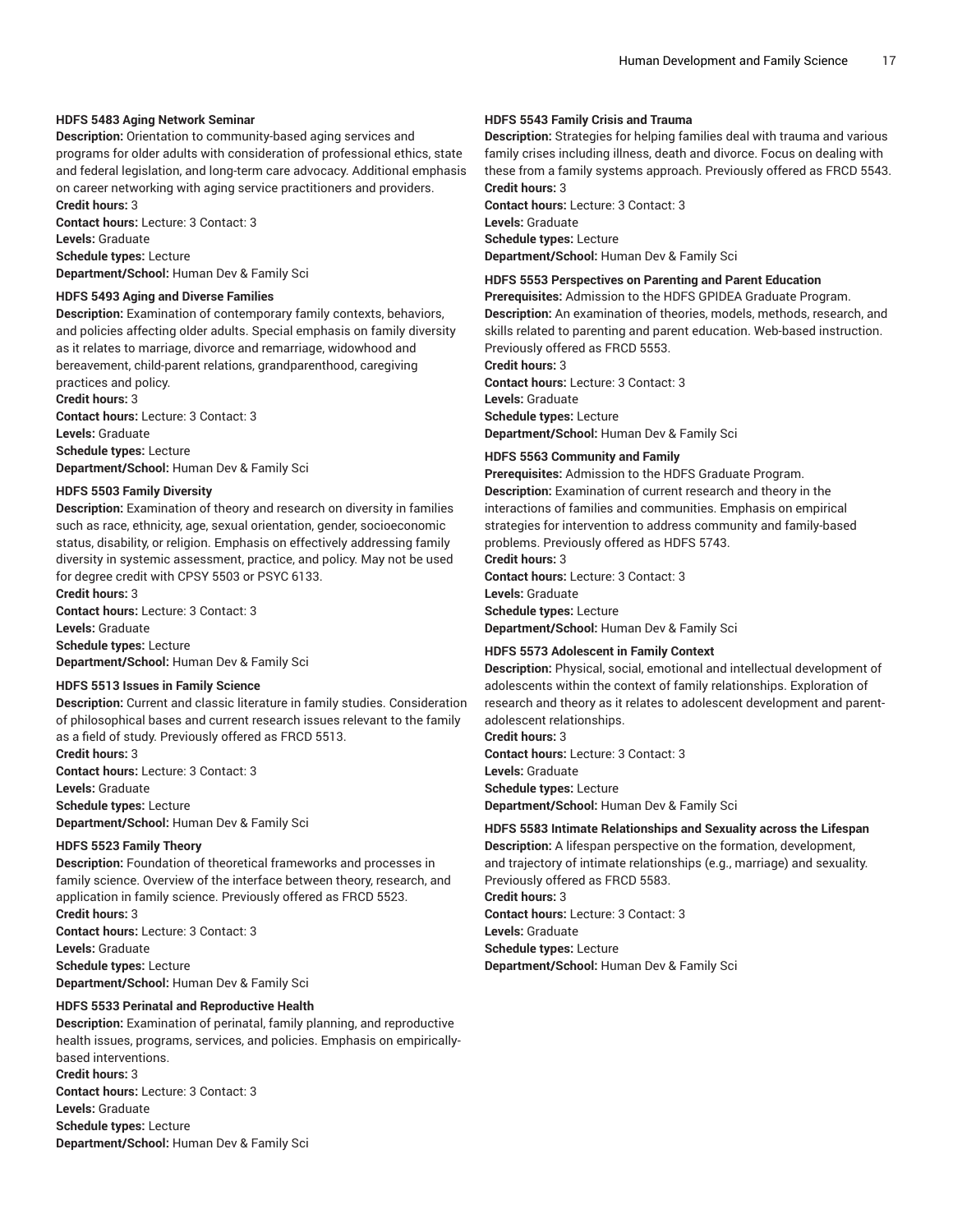### **HDFS 5593 Sexuality & Aging**

**Prerequisites:** Admission to the Great Plains IDEA Gerontology Program. **Description:** Understanding of issues regarding sexuality and aging. Normative aspects of sexuality in later life and issues that arise that impact sexuality such as chronic illness, cognitive decline, and functional limits. Perspectives of aging persons who are active and independent in the community, to those who live in a variety of care settings. An interdisciplinary perspective on the interactions of the biological, psychological, social influences that shape our understanding of sexuality in later life. Web-based instruction.

**Credit hours:** 3 **Contact hours:** Lecture: 3 Contact: 3 **Levels:** Graduate **Schedule types:** Lecture

**Department/School:** Human Dev & Family Sci

### **HDFS 5603 Pre-Practicum in Marriage and Family Therapy: Counseling Skills**

**Prerequisites:** Admission to the marriage and family therapy specialization and consent of instructor.

**Description:** Pre-clinical experience for students in the marriage and family therapy (MFT) specialization, emphasizing counseling skills and structured observations.

**Credit hours:** 3

**Contact hours:** Lecture: 3 Contact: 3

**Levels:** Graduate

**Schedule types:** Lecture

**Department/School:** Human Dev & Family Sci

### **HDFS 5612 Pre-Practicum in Marriage and Family Therapy: Group Processes**

**Prerequisites:** Admission to marriage and family therapy specialization and consent of instructor.

**Description:** Pre-clinical experience for students in the marriage and family therapy specialization emphasizing group processes, designing and running therapy groups. Previously offered as FRCD 5612.

**Credit hours:** 2 **Contact hours:** Lecture: 2 Contact: 2

**Levels:** Graduate

**Schedule types:** Lecture **Department/School:** Human Dev & Family Sci

### **HDFS 5613 Theoretical Models of Marriage and Family Therapy**

**Description:** An introduction to the historical context of marriage and family therapy. An overview of the major schools of marriage and family therapy and emerging models. Previously offered as FRCD 5613. **Credit hours:** 3

**Contact hours:** Lecture: 3 Contact: 3 **Levels:** Graduate **Schedule types:** Lecture **Department/School:** Human Dev & Family Sci

### **HDFS 5623 Systems Theory and Applications to the Family**

**Description:** Examination of the cybernetic roots and terminology used with general systems theory providing an understanding, appreciation and integration of the role of "systems" approaches to family theory and clinical practice. Previously offered as FRCD 5623.

**Credit hours:** 3 **Contact hours:** Lecture: 3 Contact: 3 **Levels:** Graduate **Schedule types:** Lecture **Department/School:** Human Dev & Family Sci

### **HDFS 5633 Couples Treatment in Marriage and Family Therapy**

**Prerequisites:** Graduate standing or consent of instructor. **Description:** Focus on assessment of couples and the systemic interventions available to address common couple issues. Pre-marriage, divorce and remarriage, sexuality, domestic violence, infidelity, and gender. Previously offered as FRCD 5633. **Credit hours:** 3

**Contact hours:** Lecture: 3 Contact: 3

**Levels:** Graduate

**Schedule types:** Lecture

**Department/School:** Human Dev & Family Sci

### **HDFS 5643 Child and Adolescent Treatment in Marriage and Family Therapy**

**Prerequisites:** Graduate standing or consent of instructor.

**Description:** An overview of the issues surrounding children and adolescents in marriage and family therapy including child abuse and neglect, drug abuse, oppositional behaviors, ADHD, and family structures and hierarchies. Assessment and treatment methods. Strategies for engaging families. Previously offered as FRCD 5643.

**Credit hours:** 3

**Contact hours:** Lecture: 3 Contact: 3

**Levels:** Graduate **Schedule types:** Lecture

**Department/School:** Human Dev & Family Sci

### **HDFS 5653 Systemic Approaches to Psychopathology and Psychopharmacology**

**Prerequisites:** Graduate standing or consent of instructor. **Description:** Overview of major mental disorders and other conditions that maybe the focus of clinical mental health treatment. Treatment issues and an introduction to psychopharmacology. Previously offered as FRCD 5653.

**Credit hours:** 3 **Contact hours:** Lecture: 3 Contact: 3 **Levels:** Graduate **Schedule types:** Lecture **Department/School:** Human Dev & Family Sci

### **HDFS 5663 Professionalism and Ethics in Marriage and Family Therapy**

**Prerequisites:** Graduate standing and consent of instructor. **Description:** The development of the professional attitude and identity of a marriage and family therapist. The AAMFT Code of Ethics, family law, ethnicity, and gender issues, as related to the practice and profession of marriage and family therapy. Previously offered as FRCD 5663. **Credit hours:** 3

**Contact hours:** Lecture: 3 Contact: 3 **Levels:** Graduate **Schedule types:** Lecture **Department/School:** Human Dev & Family Sci

### **HDFS 5673 Family Dynamics of Addiction**

**Prerequisites:** Graduate standing and consent of instructor. **Description:** An examination of the theory and research related to addictive behaviors within couple and family relationships. **Credit hours:** 3 **Contact hours:** Lecture: 3 Contact: 3 **Levels:** Graduate **Schedule types:** Lecture **Department/School:** Human Dev & Family Sci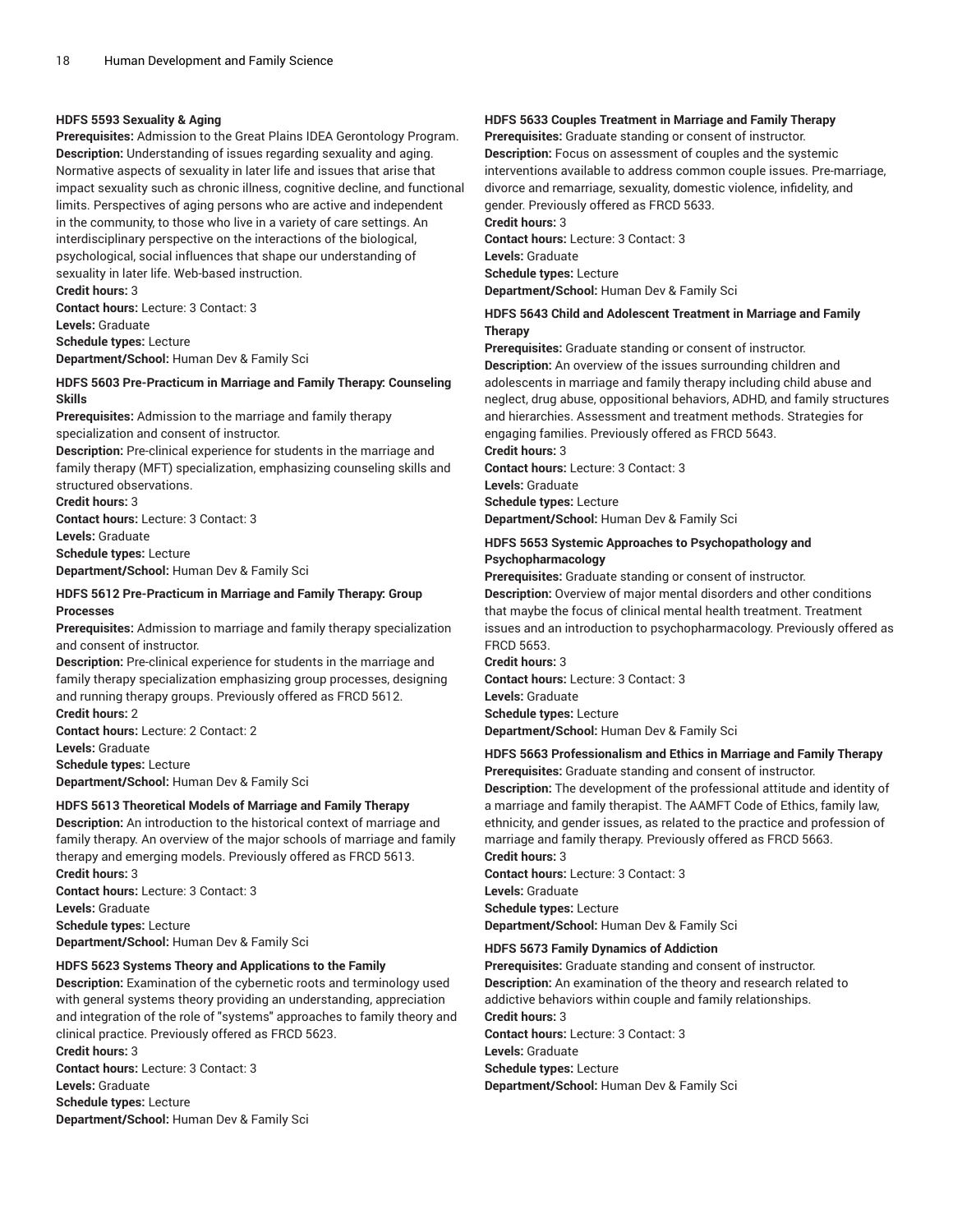### **HDFS 5683 Spirituality and Aging**

**Prerequisites:** Admission to the Great Plains IDEA Gerontology Program. **Description:** Spirituality in later life from developmental, ethical, multicultural, and applied perspectives. Web-based instruction.

**Credit hours:** 3 **Contact hours:** Lecture: 3 Contact: 3 **Levels:** Graduate **Schedule types:** Lecture

**Department/School:** Human Dev & Family Sci

#### **HDFS 5690 Marriage and Family Therapy Practicum**

**Prerequisites:** Admission to the marriage and family therapy program and consent of instructor.

**Description:** Supervised clinical experience for students in the marriage and family therapy specialization. Previously offered as FRCD 5690.

Offered for variable credit, 1-3 credit hours, maximum of 18 credit hours. **Credit hours:** 1-3

**Contact hours:** Contact: 1-3 Other: 1-3 **Levels:** Graduate **Schedule types:** Independent Study **Department/School:** Human Dev & Family Sci

#### **HDFS 5693 Child Treatment Practicum in Marriage and Family Therapy**

**Prerequisites:** Admission to the marriage and family therapy program and consent of instructor.

**Description:** Supervised clinical experience focusing on the treatment of children within a family context.

**Credit hours:** 3

**Contact hours:** Lecture: 3 Contact: 3 **Levels:** Graduate

**Schedule types:** Lecture

**Department/School:** Human Dev & Family Sci

### **HDFS 5713 Individual and Family Resource Management**

**Description:** Survey course of personal finance and family resource management literature to provide an overview of how individuals and family members develop and exercise their capacity to obtain and manage resources to meet life needs. Resources include the self, other people, time, money, energy, material assets, space, and environment. Web-based instruction.

**Credit hours:** 3 **Contact hours:** Lecture: 3 Contact: 3 **Levels:** Graduate **Schedule types:** Lecture **Department/School:** Human Dev & Family Sci

### **HDFS 5750 Seminar in Human Development and Family Science**

**Description:** Current research in human development and family science. Critical study of classic and current research. Previously offered as FRCD 5750. Offered for variable credit, 1-9 credit hours, maximum of 9 credit hours.

**Credit hours:** 1-9 **Contact hours:** Contact: 1-9 Other: 1-9 **Levels:** Graduate **Schedule types:** Independent Study **Department/School:** Human Dev & Family Sci

### **HDFS 5753 Leadership and Management of Community Service Programs**

**Prerequisites:** Admission to the HDFS GPIDEA Graduate Program. **Description:** An examination of leadership and management concepts related to the effective administration of community-based agencies. Web-based instruction. **Credit hours:** 3

**Contact hours:** Lecture: 3 Contact: 3

**Levels:** Graduate

**Schedule types:** Lecture **Department/School:** Human Dev & Family Sci

## **HDFS 5773 Family Dynamics and Addiction Treatment**

**Prerequisites:** HDFS 5673.

**Description:** Research, theory, and working with families with addiction across social contexts such as culture. Addresses techniques of prevention, intervention, family treatment, and recovery in individuals and family systems.

**Credit hours:** 3

**Contact hours:** Lecture: 3 Contact: 3 **Levels:** Graduate **Schedule types:** Lecture

**Department/School:** Human Dev & Family Sci

### **HDFS 5783 Methods of Statistical Analysis in HDFS 1**

**Description:** An overview and application of basic statistical concepts, models, and methods for the quantitative analysis of development and change. Course topics to include descriptive statistics, hypothesis testing, analysis of variance, chi-square, t-test, and bivariate correlations. **Credit hours:** 3

**Contact hours:** Lecture: 3 Contact: 3 **Levels:** Graduate

**Schedule types:** Lecture

**Department/School:** Human Dev & Family Sci

### **HDFS 5793 Methods of Statistical Analysis in HDFS 2 Prerequisites:** HDFS 5783.

**Description:** Quantitative models of development and change derived from empirical research utilizing multivariate research design and procedures. Course topics to include multivariate regression techniques for experimental and non-experimental research in human sciences research.

**Credit hours:** 3 **Contact hours:** Lecture: 3 Contact: 3 **Levels:** Graduate **Schedule types:** Lecture

**Department/School:** Human Dev & Family Sci

**HDFS 5810 Current Issues in Family and Consumer Sciences Education Prerequisites:** Admission to the Great Plains IDEA Family and Consumer Sciences Education program.

**Description:** Analysis of current issues specific to Family and Consumer Sciences Education. Web-based instruction. Offered for variable credit, 1-9 credit hours, maximum of 9 credit hours.

**Credit hours:** 1-9

**Contact hours:** Lecture: 1-9 Contact: 1-9 **Levels:** Graduate **Schedule types:** Lecture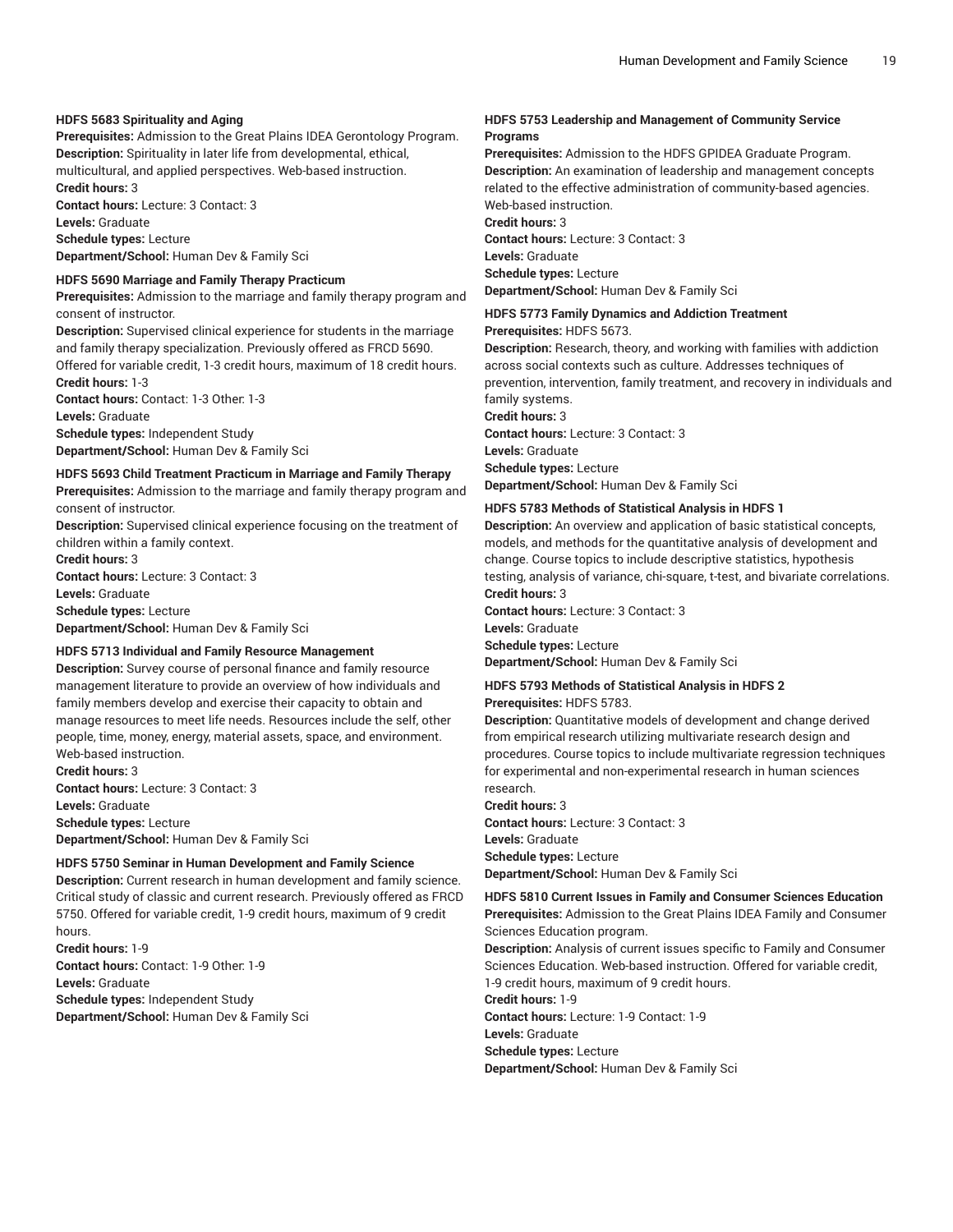### **HDFS 5813 Practicum in Human Development and Family Science**

**Prerequisites:** Admission to graduate study in HDFS, 9 hours of graduate credit in HDFS, and consent of instructor.

**Description:** Supervised experiences in child development, and family services or health-related settings.

**Credit hours:** 3

**Contact hours:** Lecture: 3 Contact: 3

**Levels:** Graduate **Schedule types:** Lecture

**Department/School:** Human Dev & Family Sci

### **HDFS 5823 History and Philosophy of Family and Consumer Sciences Education**

**Prerequisites:** Admission to the HDFS Great Plains IDEA Graduate Program.

**Description:** Historical, philosophical, and legislative bases of Family and Consumer Sciences Education in Cooperative Extension Service, public schools, and higher education. Web-based Instruction.

**Credit hours:** 3 **Contact hours:** Lecture: 3 Contact: 3 **Levels:** Graduate **Schedule types:** Lecture

**Department/School:** Human Dev & Family Sci

### **HDFS 5833 Occupational Programs in Family and Consumer Sciences Prerequisites:** Admission to the HDFS Great Plains IDEA Graduate Program.

**Description:** Planning and implementing occupational Family and Consumer Sciences programs and courses. Web-based Instruction. **Credit hours:** 3

**Contact hours:** Lecture: 3 Contact: 3 **Levels:** Graduate **Schedule types:** Lecture

**Department/School:** Human Dev & Family Sci

### **HDFS 5843 Reading in the Content Areas of Family and Consumer Sciences Education**

**Prerequisites:** Admission to the HDFS Great Plains IDEA Graduate Program.

**Description:** Incorporating reading skills in Family and Consumer Sciences Cooperative Extension Service, public school, and higher education settings. Web-based Instruction.

**Credit hours:** 3 **Contact hours:** Lecture: 3 Contact: 3

**Levels:** Graduate

**Schedule types:** Lecture

**Department/School:** Human Dev & Family Sci

### **HDFS 5853 Adolescent Learners in Family and Consumer Sciences Programs**

**Prerequisites:** Admission to the HDFS Great Plains IDEA Graduate Program.

**Description:** Exploration of adolescent cognitive, physical, social and emotional characteristics, with application to providing group and individual learning experiences in Cooperative Extension Service and public school settings. Web-based Instruction.

**Credit hours:** 3

**Contact hours:** Lecture: 3 Contact: 3

**Levels:** Graduate

**Schedule types:** Lecture

**Department/School:** Human Dev & Family Sci

### **HDFS 5863 Exceptional Learners in Family and Consumer Sciences Programs**

**Prerequisites:** Admission to the HDFS Great Plains IDEA Graduate Program.

**Description:** Strategies for working with youth, adolescent, and adult exceptional learners in Cooperative Extension Service, public school, and higher education Family and Consumer Sciences programs. Web-based Instruction.

**Credit hours:** 3 **Contact hours:** Lecture: 3 Contact: 3 **Levels:** Graduate **Schedule types:** Lecture

**Department/School:** Human Dev & Family Sci

### **HDFS 5873 Technology in Family and Consumer Sciences Programs**

**Prerequisites:** Admission to the HDFS Great Plains IDEA Graduate Program.

**Description:** Incorporation of technology applications in Family and Consumer Sciences Cooperative Extension Service, public school, and higher education settings. Web-based Instruction.

**Credit hours:** 3

**Contact hours:** Lecture: 3 Contact: 3

**Levels:** Graduate **Schedule types:** Lecture

**Department/School:** Human Dev & Family Sci

### **HDFS 5883 Family and Consumer Sciences in a Pluralistic Society: Foundations and Issues**

**Prerequisites:** Admission to the HDFS Great Plains IDEA Graduate Program.

**Description:** Discussion of contemporary issues within the context of multicultural influences and cultural diversity in Cooperative Extension Service, public school, and higher education Family and Consumer Sciences settings. Critique of instructional materials and resources for Family and Consumer Sciences programs. Web-based Instruction. **Credit hours:** 3

**Contact hours:** Lecture: 3 Contact: 3

**Levels:** Graduate

**Schedule types:** Lecture

**Department/School:** Human Dev & Family Sci

### **HDFS 5893 Addressing Family Issues and Public Policy Through Family and Consumer Sciences Education**

**Prerequisites:** Admission to the Great Plains IDEA Family and Consumer Sciences Education program.

**Description:** Assessment of how Family and Consumer Sciences Education professionals can impact family and community issues. The role of the educator in critically examining these issues through FCS programs. Web-based instruction.

**Credit hours:** 3

**Contact hours:** Lecture: 3 Contact: 3

**Levels:** Graduate

**Schedule types:** Lecture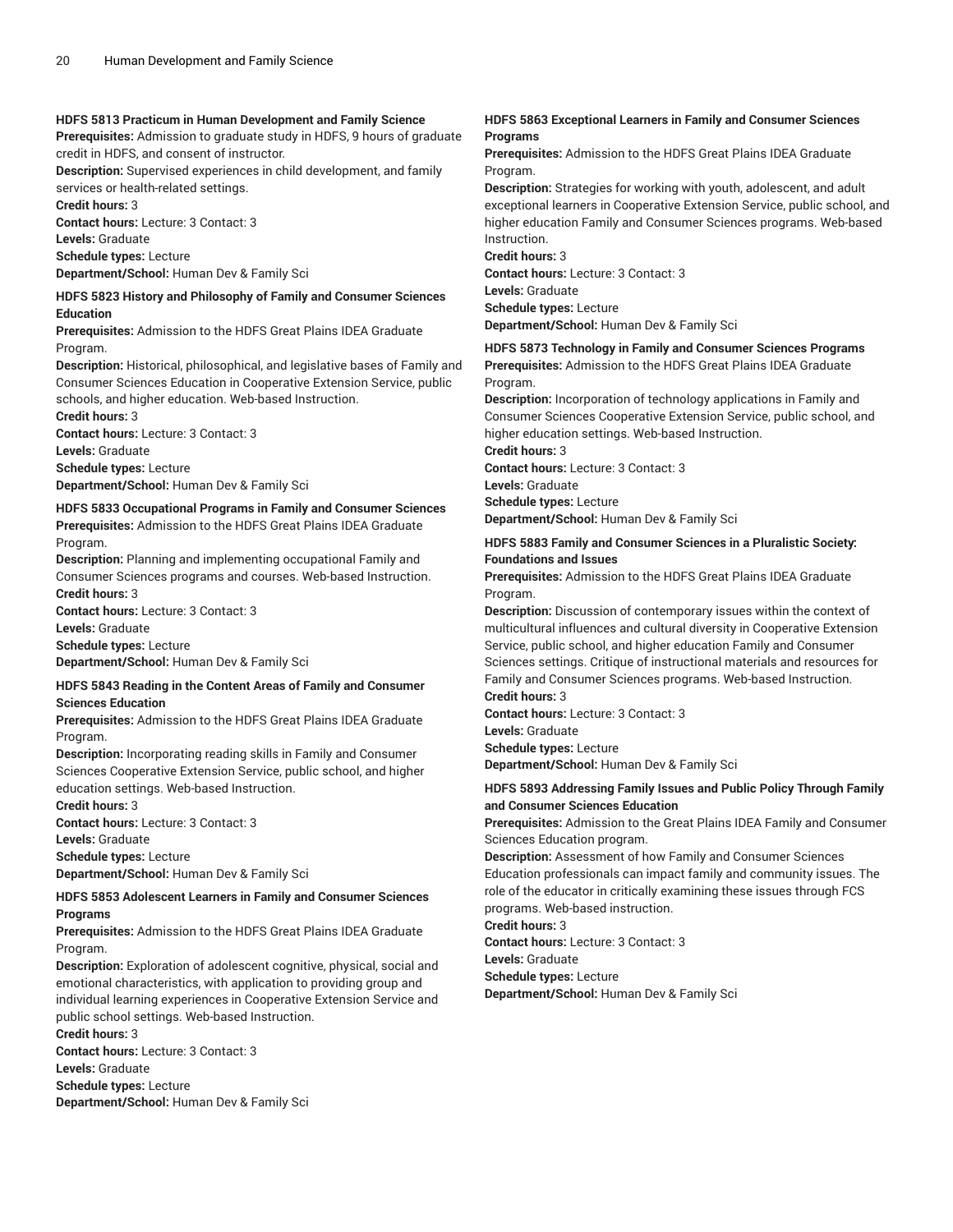### **HDFS 5903 Instructional Methods in Family and Consumer Sciences**

**Description:** Development of Family and Consumer Sciences Education instructional materials for both Cooperative Extension Service and public school settings. Observation hours required. May not be used for degree credit with HDFS 4913.

**Credit hours:** 3

**Contact hours:** Lecture: 3 Contact: 3 **Levels:** Graduate

**Schedule types:** Lecture **Department/School:** Human Dev & Family Sci

#### **HDFS 5913 Foundations and Principles of Family and Community Services**

**Prerequisites:** Admission to the HDFS Great Plains IDEA Graduate Program.

**Description:** An introduction to the field of family science and related professions that involve working with individuals and families in communities. Web-based instruction.

**Credit hours:** 3 **Contact hours:** Lecture: 3 Contact: 3 **Levels:** Graduate **Schedule types:** Lecture **Department/School:** Human Dev & Family Sci

#### **HDFS 5923 Dynamics of Family Interaction**

**Prerequisites:** Admission to the Great Plains IDEA Graduate Program. **Description:** An examination of theories of family function and dysfunction, techniques of assessment, and models of family intervention. Web-based instruction.

**Credit hours:** 3 **Contact hours:** Lecture: 3 Contact: 3 **Levels:** Graduate **Schedule types:** Lecture

**Department/School:** Human Dev & Family Sci

### **HDFS 5943 Development of Instructional Materials for Family and Consumer Sciences Programs**

**Prerequisites:** Admission to the HDFS Great Plains IDEA Graduate Program.

**Description:** Development of individual and group materials for youth, adolescent, and adult Family and Consumer Sciences programs in Cooperative Extension Service, public school, and higher education settings. Web-based Instruction.

**Credit hours:** 3

**Contact hours:** Lecture: 3 Contact: 3 **Levels:** Graduate **Schedule types:** Lecture **Department/School:** Human Dev & Family Sci

### **HDFS 5953 Research Experience in Family and Consumer Sciences**

**Prerequisites:** Admission to the HDFS Great Plains IDEA Graduate Program.

**Description:** Development of a research project related to Family and Consumer Sciences in a Cooperative Extension Service, public school, or higher education setting. Web-based Instruction.

**Credit hours:** 3

**Contact hours:** Lecture: 3 Contact: 3

**Levels:** Graduate

**Schedule types:** Lecture

**Department/School:** Human Dev & Family Sci

### **HDFS 5963 Evaluation and Assessment in Family and Consumer Sciences Programs**

**Prerequisites:** Admission to the HDFS Great Plains IDEA Graduate Program.

**Description:** Procedures for appraisal of individual growth and achievement in all subject areas in Family and Consumer Sciences Education for Cooperative Extension Service, public school, and higher education settings. Development of evaluative instruments for cognitive, affective, and psychomotor learning. Techniques for interpretation of data. Web-based Instruction.

**Credit hours:** 3

**Contact hours:** Lecture: 3 Contact: 3 **Levels:** Graduate **Schedule types:** Lecture

**Department/School:** Human Dev & Family Sci

### **HDFS 5973 Administration of Family and Consumer Sciences Education Programs**

**Prerequisites:** Admission to the HDFS Great Plains IDEA Graduate Program.

**Description:** Emphasis on educational leadership and related issues in Cooperative Extension Service, public school, and higher education Family and Consumer Sciences settings. Web-based Instruction.

**Credit hours:** 3

**Contact hours:** Lecture: 3 Contact: 3

**Levels:** Graduate

**Schedule types:** Lecture

**Department/School:** Human Dev & Family Sci

### **HDFS 5983 Techniques of Supervision in Family and Consumer Sciences Programs**

**Prerequisites:** Admission to the HDFS Great Plains IDEA Graduate Program.

**Description:** Philosophy, responsibilities, and techniques for supervising in Family and Consumer Sciences Cooperative Extension Service, public school and higher education settings. Web-based Instruction.

**Credit hours:** 3

**Contact hours:** Lecture: 3 Contact: 3

**Levels:** Graduate

**Schedule types:** Lecture

**Department/School:** Human Dev & Family Sci

### **HDFS 5993 Special Topics in Family and Consumer Sciences Education: 4-H and FCCLA**

**Prerequisites:** Admission to the HDFS Great Plains IDEA Graduate Program.

**Description:** Techniques for developing and managing 4-H and FCCLA programs as part of Cooperative Extension Service and public school Family and Consumer Sciences programs. Web-based Instruction. **Credit hours:** 3

**Contact hours:** Lecture: 3 Contact: 3 **Levels:** Graduate

**Schedule types:** Lecture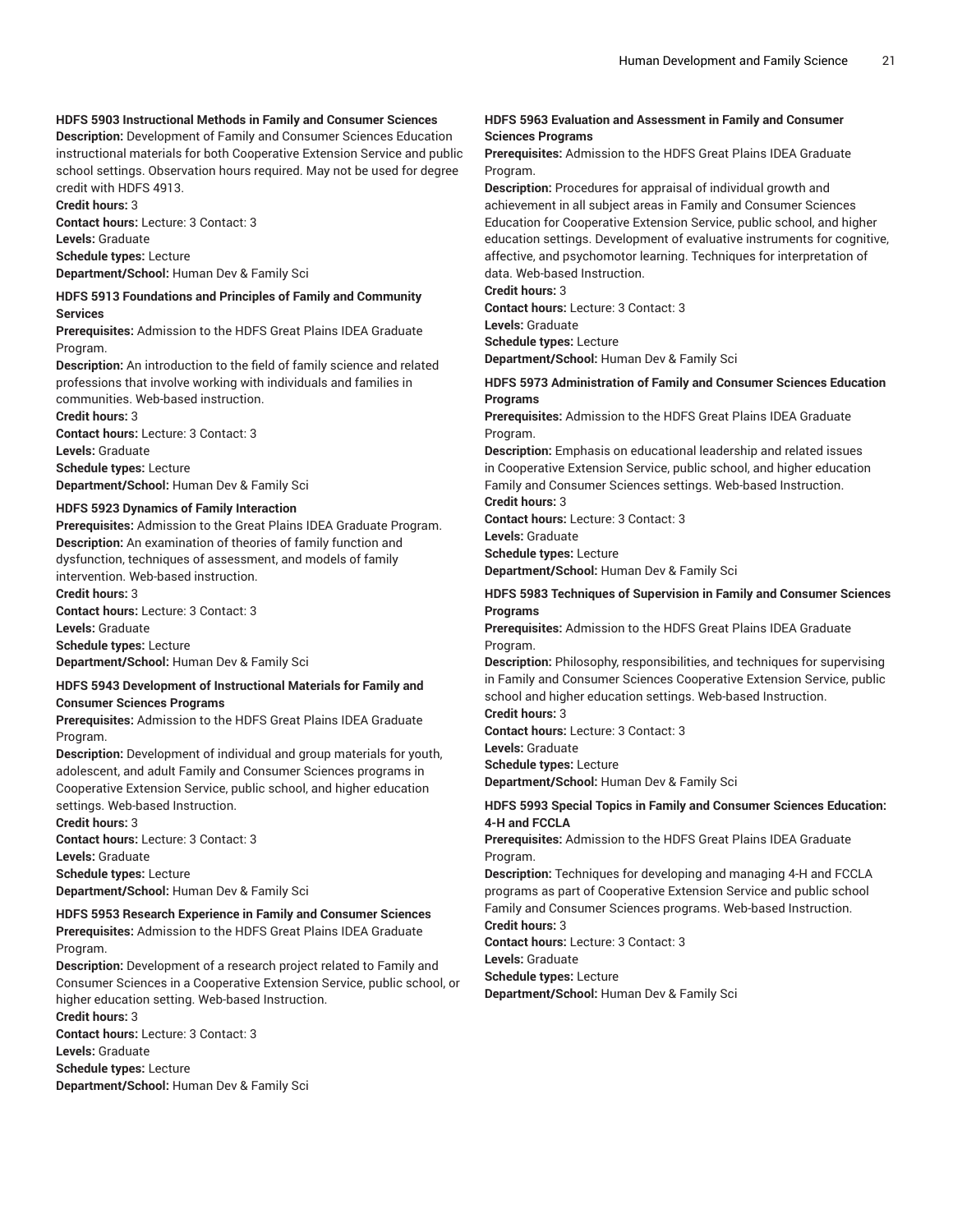### **HDFS 6000 Doctoral Dissertation**

**Prerequisites:** Consent of instructor.

**Description:** Research in human environmental sciences for the PhD degree under supervision of a graduate faculty member. Previously offered as FRCD 6000. Offered for variable credit, 1-12 credit hours, maximum of 30 credit hours. **Credit hours:** 1-12

**Contact hours:** Contact: 1-12 Other: 1-12 **Levels:** Graduate **Schedule types:** Independent Study

**Department/School:** Human Dev & Family Sci

### **HDFS 6100 Doctoral Seminar in Human Development and Family Science**

**Description:** Selected topics in human development and family science focusing on current theory, research, or application. Previously offered as HDFS 6101. Offered for variable credit, 1-3 credit hours, maximum of 9 credit hours.

**Credit hours:** 1-3 **Contact hours:** Lecture: 1-3 Contact: 1-3 **Levels:** Graduate **Schedule types:** Lecture **Department/School:** Human Dev & Family Sci

#### **HDFS 6110 Doctoral Directed Study in HDFS**

**Prerequisites:** HDFS 5253, HDFS 5293, HDFS 5513, HDFS 5523 or equivalent and consent of instructor.

**Description:** Doctoral level directed individual study in human development and family science. Previously offered as FRCD 6110. Offered for variable credit, 1-9 credit hours, maximum of 9 credit hours. **Credit hours:** 1-9

**Contact hours:** Contact: 1-9 Other: 1-9 **Levels:** Graduate **Schedule types:** Independent Study

**Department/School:** Human Dev & Family Sci

#### **HDFS 6112 Teaching Seminar in Human Development and Family Science**

**Description:** Introduction to teaching about development and relationships in higher education. Students will learn how to develop syllabi, present material, create innovative assignments, assess student work, and manage conflicts and difficult discussions in the classroom. **Credit hours:** 2

**Contact hours:** Lecture: 2 Contact: 2 **Levels:** Graduate **Schedule types:** Lecture **Department/School:** Human Dev & Family Sci

### **HDFS 6113 Professional Development in HDFS**

**Description:** Systematic introduction to the department faculty and research, doctoral program requirements and expectations and aspects of career development.

**Credit hours:** 3 **Contact hours:** Lecture: 3 Contact: 3 **Levels:** Graduate **Schedule types:** Lecture **Department/School:** Human Dev & Family Sci

### **HDFS 6121 Teaching Practicum in Human Development and Family Science**

**Description:** Application of the theories and methods learned in HDFS 6112, and receive regular peer and mentor observation and assessment of classes. Previously offered as HDFS 5190. **Credit hours:** 1 **Contact hours:** Lecture: 1 Contact: 1 **Levels:** Graduate

**Schedule types:** Lecture **Department/School:** Human Dev & Family Sci

### **HDFS 6123 Risk and Resilience in Human Development and Family Science**

**Prerequisites:** HDFS 5213 and HDFS 5513.

**Description:** Integration of current research and theory in human development and family science to address current issues in individual and family risk and resilience.

**Credit hours:** 3

**Contact hours:** Lecture: 3 Contact: 3

**Levels:** Graduate

**Schedule types:** Lecture

**Department/School:** Human Dev & Family Sci

### **HDFS 6133 Advanced Research Methods in Human Development and Family Science**

**Prerequisites:** One course in research methods and one in statistics. **Description:** Research design and analysis of data appropriate to the areas of human development and family science. Previously offered as FRCD 6133.

**Credit hours:** 3 **Contact hours:** Lecture: 3 Contact: 3 **Levels:** Graduate **Schedule types:** Lecture **Department/School:** Human Dev & Family Sci

#### **HDFS 6143 Structural Equation Modeling for HDFS Applications Prerequisites:** HDFS 6133, REMS 6013 or equivalents.

**Description:** Introduction to structural equation modeling (SEM) with applications to longitudinal and grouped data typical of research in Human Development and Family Science. Includes elementary matrix algebra, measurement models (factor analysis), and latent path models, such as growth curve models. Applications using appropriate statistical software.

**Credit hours:** 3

**Contact hours:** Lecture: 3 Contact: 3 **Levels:** Graduate **Schedule types:** Lecture **Department/School:** Human Dev & Family Sci

### **HDFS 6153 Multilevel Modeling for HDFS Applications**

**Prerequisites:** HDFS 6133 and REMS 6013 or equivalents.

**Description:** Introduction to advanced statistical methods for analyzing longitudinal and grouped data. Multilevel modeling is emphasized, with brief introductions to other advanced statistical procedures, such as survival analysis and developmental trajectory analysis. Models include occasions nested within persons and persons nested within groups. Applications using appropriate statistical software.

**Credit hours:** 3

**Contact hours:** Lecture: 3 Contact: 3

**Levels:** Graduate

**Schedule types:** Lecture